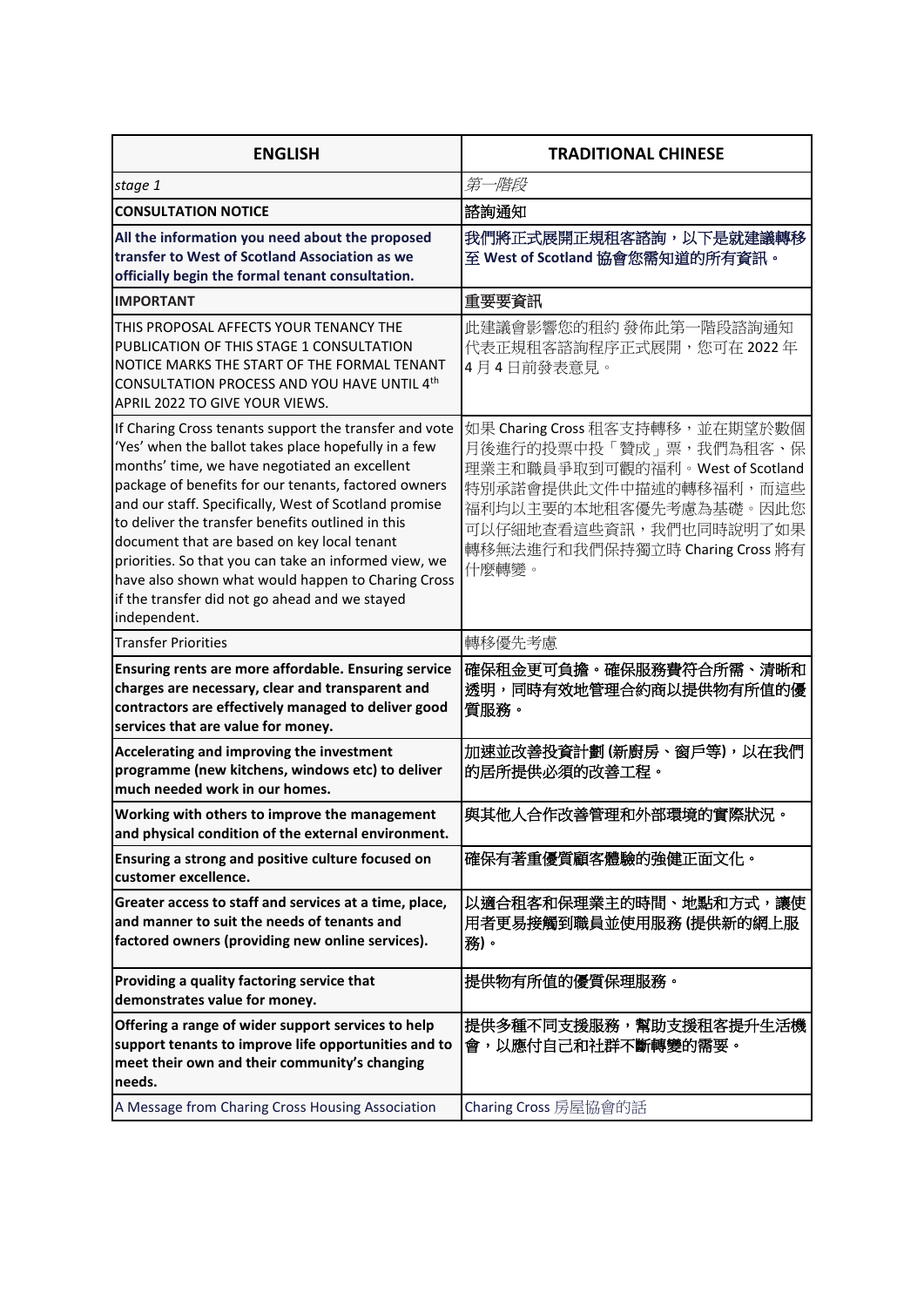| <b>ENGLISH</b>                                                                                                                                                                                                                                                                                                                                                                                                                     | <b>TRADITIONAL CHINESE</b>                                                                                                                                              |
|------------------------------------------------------------------------------------------------------------------------------------------------------------------------------------------------------------------------------------------------------------------------------------------------------------------------------------------------------------------------------------------------------------------------------------|-------------------------------------------------------------------------------------------------------------------------------------------------------------------------|
| This is the formal proposal for the Transfer of<br><b>Engagements of Charing Cross Housing Association</b><br>(Charing Cross) to West of Scotland Housing<br>Association (West of Scotland). This Notice is part of<br>the legal consultation, and it sets out how a transfer<br>would affect you and the benefits that the transfer<br>would bring you support it.                                                                | 這是 Charing Cross 房屋協會 (Charing Cross) 把服務<br>轉移至 West of Scotland 房屋協會 (West of<br>Scotland) 的正規建議書。這份通知是法定諮詢的<br>·部分,列明了服務轉移對您的影響,以及轉移可<br>帶來的好處。                      |
| As you will be aware from our Transfer News<br>publications, we are proposing an exciting partnership<br>with West of Scotland that would bring much more<br>for tenants - more affordable rents offering greater<br>value money, increased and faster investment in your<br>homes and the local environment and access to a<br>wide range of support services.                                                                    | 您可能已從我們的轉移消息出版物中得知,我們建<br>議與 West of Scotland 進行一項刺激的合作計劃,<br>這將可為租客帶來更多福利,包括更物有所值、更<br>可負擔的租金,在居所和本地環境中進行更多更快<br>的投資項目,以及多種不同支援服務。                                     |
| The partnership will involve Charing Cross transferring<br>our interests, including your tenancy and home, to<br>West of Scotland. This is known as a Transfer of<br>Engagements. If the transfer takes place, West of<br>Scotland would become your landlord and be<br>responsible for the homes and services that we<br>currently provide. It would become the factor for our<br>mixed tenure blocks.                            | 這項合作計劃涉及 Charing Cross 把我們的利益 (包<br>括您的租約和居所)轉移至 West of Scotland。這稱<br>為服務轉移。如果轉移落實進行, West of Scotland<br>將成為您的房東,而我們目前提供的居所和服務都<br>將會由其負責。而他們亦會成為我們混合租約樓宇<br>的保理管理員。 |
| Our staff team employed by Charing Cross at the<br>transfer date would also all become employees of<br>West of Scotland.                                                                                                                                                                                                                                                                                                           | 在轉移日時由 Charing Cross 聘用的職員團隊也會全<br>部成為 West of Scotland 的僱員。                                                                                                            |
| This Stage 1 Consultation Notice sets out what the<br>proposal involves, the benefits being offered to you as<br>a tenant, and how you can get involved and have your<br>views heard. We've also included some information<br>about West of Scotland and the work they do so you<br>can make an informed decision when it comes to the<br>tenant ballot.                                                                           | 這份第一階段諮詢通知訂明了建議內容、作為租客<br>的您可獲得的好處,以及您參與諮詢並發表意見的<br>方法。我們同時提供了 West of Scotland 及他們所<br>做工作的資料,以便您可在舉行租客投票時作出知<br>情决定。                                                  |
| We are inviting you to read through these proposals<br>and let us know what you think about the proposed<br>transfer by Thursday 31 March 2022.                                                                                                                                                                                                                                                                                    | 我們邀請您閱讀這些建議內容,同時在2022年3<br>月31日星期四前發表您對建議轉移的意見。                                                                                                                         |
| The final decision on whether the transfer goes ahead<br>will be yours when you cast your vote in the formal<br>ballot planned to start in May 2022. We are<br>committed to an open consultation process and will<br>provide you with information, support and<br>guidance. This includes free access to impartial advice<br>about the proposal through the Tenants Information<br>Service (TIS), your independent tenant advisor. | 我們計劃在 2022年5月開始進行正式投票,最終<br>是否落實轉移將由您透過投票決定。我們致力推行<br>公開諮詢程序,並會為您提供資訊、支援和指引。<br>這包括透過您的獨立租客顧問-租客資訊服務 (TIS)<br>免費獲得有關建議的中立意見。                                            |
| Our Management Committee is confident that we<br>have secured a very attractive package of benefits for<br>tenants and staff. We fully support the transfer to<br>West of Scotland and will provide the best future for<br>our tenants, factored owners and staff.                                                                                                                                                                 | 我們的管理委員會有信心可以為租客和職員爭取到<br>非常吸引的福利。我們全力支持轉移至 West of<br>Scotland,同時會為我們的租客、保理業主和職員<br>提供最好的將來。                                                                           |
| Remember, we need your support for the changes to<br>happen so please vote 'Yes' to transfer to West of<br>Scotland when the ballot is held.                                                                                                                                                                                                                                                                                       | 請緊記,我們需要您的支持才能作出轉變,請在舉<br>行投票時以投下「贊成」票,以支持轉移至 West<br>of Scotland ·                                                                                                     |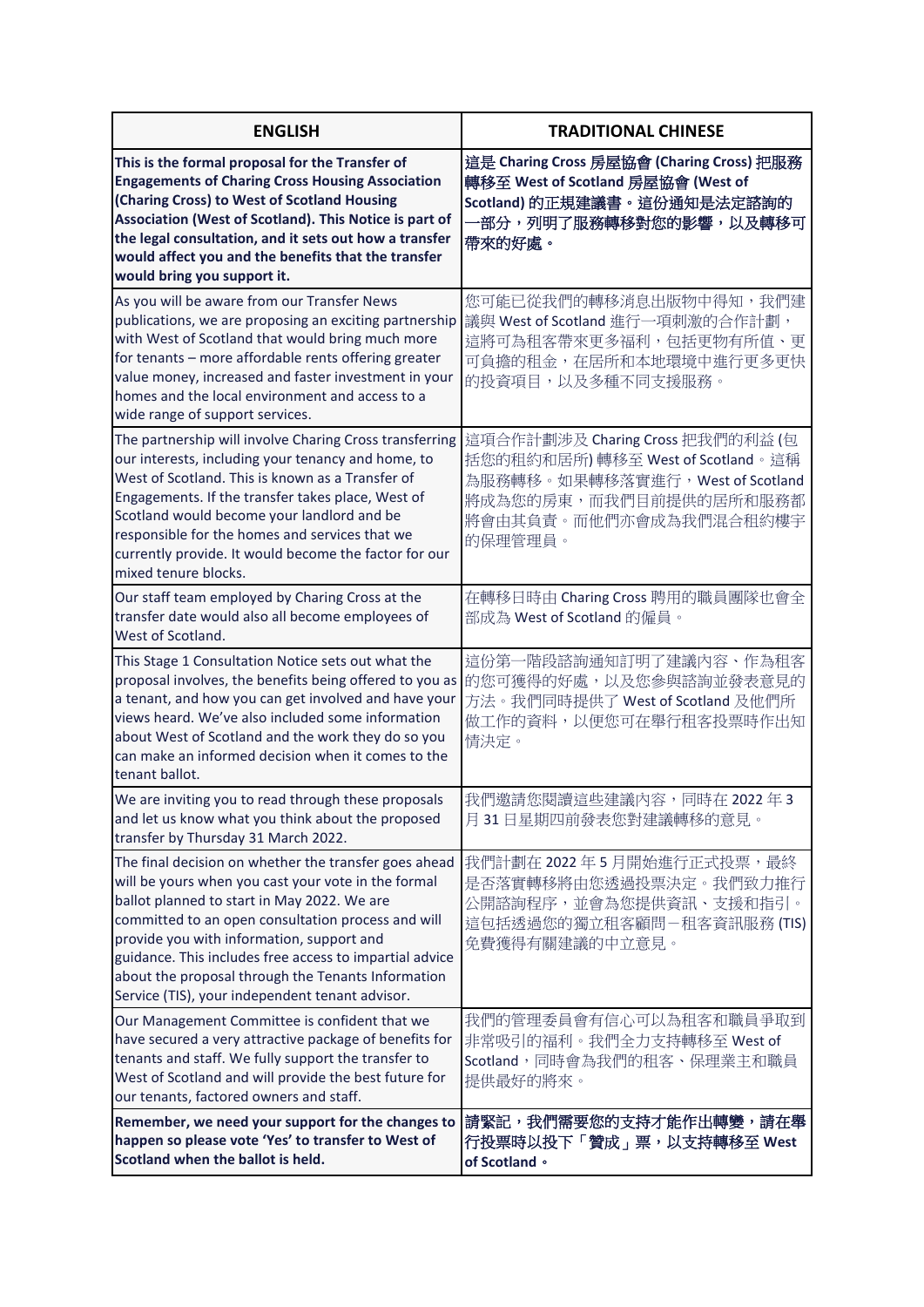| <b>ENGLISH</b>                                                                                                                                                                                                                                                                                                                                                                                                                                                 | <b>TRADITIONAL CHINESE</b>                                                                                                                                                         |
|----------------------------------------------------------------------------------------------------------------------------------------------------------------------------------------------------------------------------------------------------------------------------------------------------------------------------------------------------------------------------------------------------------------------------------------------------------------|------------------------------------------------------------------------------------------------------------------------------------------------------------------------------------|
| With our best wishes,                                                                                                                                                                                                                                                                                                                                                                                                                                          | 敬祝生活安康!                                                                                                                                                                            |
| <b>lan McLean</b>                                                                                                                                                                                                                                                                                                                                                                                                                                              | lan McLean                                                                                                                                                                         |
| Chairperson, on behalf of the Charing Cross<br>Management Committee                                                                                                                                                                                                                                                                                                                                                                                            | 主席,代表 Charing Cross 管理委員會                                                                                                                                                          |
| The Scottish Housing Regulator (SHR) is responsible<br>for regulating the work of Scotland's housing<br>associations and the housing services provided by<br>local authorities. Its objective is to safeguard and<br>promote the interests of current and future tenants<br>of social landlords.                                                                                                                                                               | 蘇格蘭房屋管理局 (SHR) 負責規管蘇格蘭內房屋協<br>會的工作及本地議會所提供的住屋服務。其目的是<br>保障和促進目前和未來社會房東租客的利益。                                                                                                       |
| The SHR has reviewed the Business Case and this<br>Notice and have confirmed that they are satisfied that<br>we are meeting their regulatory and consultation<br>requirements.                                                                                                                                                                                                                                                                                 | SHR 已審查業務個案和此通知,並確認相關內容符<br>合他們的規管和諮詢要求。                                                                                                                                           |
| A Message from West of Scotland Housing<br>Association                                                                                                                                                                                                                                                                                                                                                                                                         | West of Scotland 房屋協會的話                                                                                                                                                            |
| "Woodlands and Garnethill are historic areas of the<br>city that deserve the best in terms of service delivery<br>and investment. If you want the best future for your<br>home and community, a Yes vote in favour of a<br>transfer to West of Scotland will much more quickly<br>deliver the improvements to your home and<br>environment that are needed. It will also ensure more<br>affordable rents and a bigger and better range of<br>modern services." | 「Woodlands 和 Garnethill 是市内的歷史地區, 值<br>得擁有最佳的服務和投資。如果您將您的居所和社<br>區有最好的將來,為轉移至 West of Scotland 投下<br>贊成票將有助更快為您的居所和環境帶來所需的改<br>善。這也可確保租金更相宜,並提供更多和更佳的<br>現代化服務。」                   |
| <b>Brian Gannon,</b>                                                                                                                                                                                                                                                                                                                                                                                                                                           | <b>Brian Gannon</b> ,                                                                                                                                                              |
| Chief Executive Officer,                                                                                                                                                                                                                                                                                                                                                                                                                                       | 行政總裁,                                                                                                                                                                              |
| West of Scotland Housing Association                                                                                                                                                                                                                                                                                                                                                                                                                           | West of Scotland 房屋協會                                                                                                                                                              |
| About West of Scotland Housing Association                                                                                                                                                                                                                                                                                                                                                                                                                     | 關於 West of Scotland 房屋協會                                                                                                                                                           |
| Founded in 1965, West of Scotland strives to be more<br>than just a landlord. What sets West of Scotland apart<br>is the way in which it goes further to improve the lives<br>of its tenants and innovatively responding to their<br>changing needs Much of this is delivered through<br>their subsidiary Willowacre Trust. West of Scotland                                                                                                                   | West of Scotland 於 1965 年成立,致力超越房東的<br>一般服務。West of Scotland 與眾不同之處在於努力<br>改善租客的生活,並透過創新方式回應租客不斷變<br>化的需求。這些服務主要透過附屬機構 Willowacre<br>Trust 提供。                                     |
| provide around 3,600 homes across the West of<br>Scotland and they proudly pledge to go further to<br>provide housing that its tenants can call home. They<br>are a Registered Social Landlord and charity just like<br>Charing Cross. They are structured to ensure a strong<br>community voice in each of its communities to shape<br>local service and future priorities.                                                                                   | West of Scotland 在蘇格蘭西部各地提供約 3,600 個<br>居所,同時承諾致力提供讓租客可稱之為家的住<br>屋。與 Charing Cross 一樣,West of Scotland 為註冊<br>社會房東及慈善機構,其組成架構可確保鞏固每個<br>社區內的強健社群聲音,從而塑造稱心的本地服<br>務,並以社群聲音作為未來優先考慮。 |
| West of Scotland has a strong reputation for good<br>governance and recently received the highest rating<br>of Substantial Assurance on Governance from their<br>internal auditors.                                                                                                                                                                                                                                                                            | West of Scotland 一直擁有良好的監管聲譽,最近在<br>充分監管保證方面更獲得內部審計人員的最高評<br>級。                                                                                                                    |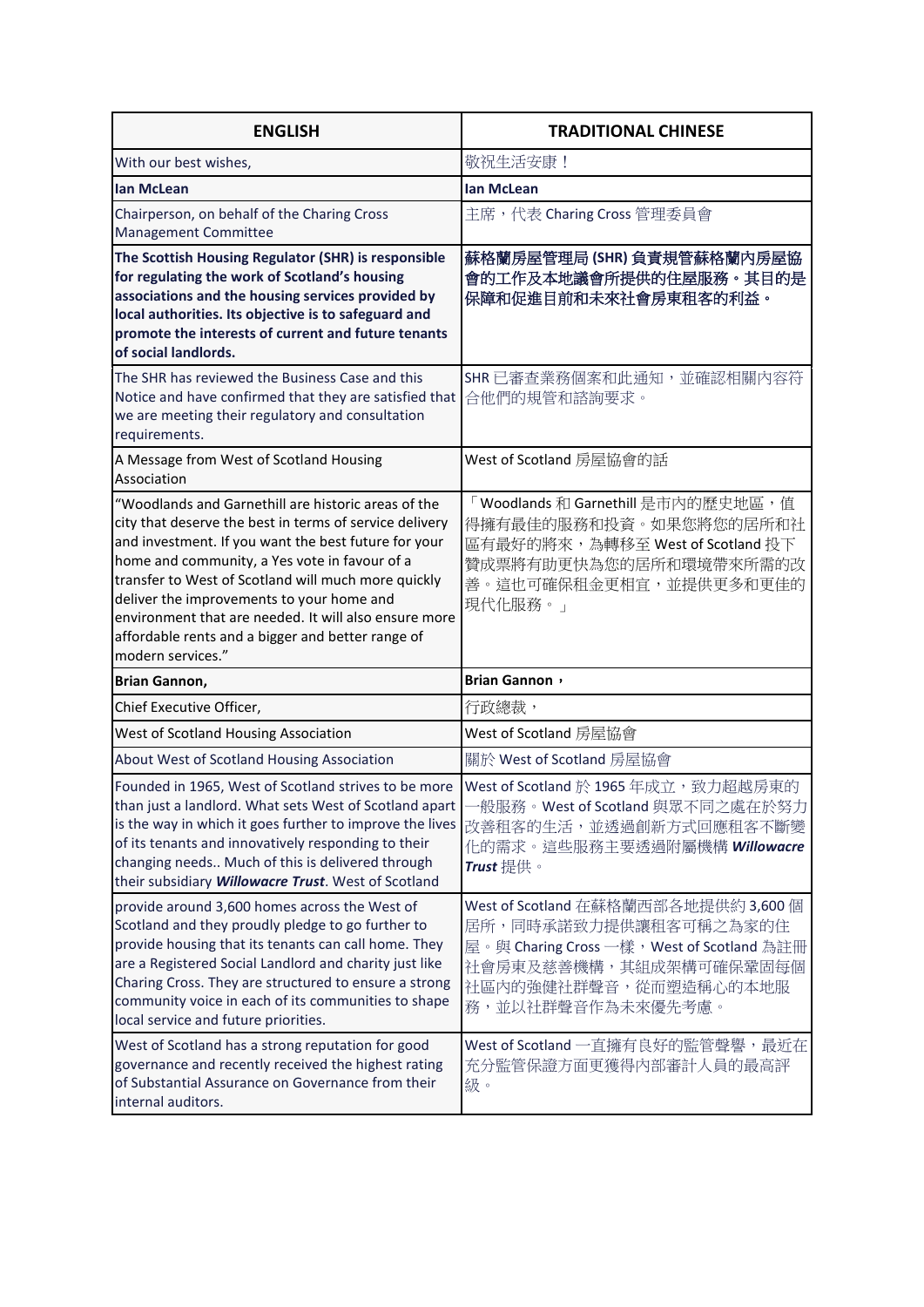| <b>ENGLISH</b>                                                                                                                                                                                                                                                                                                             | <b>TRADITIONAL CHINESE</b>                                                                               |
|----------------------------------------------------------------------------------------------------------------------------------------------------------------------------------------------------------------------------------------------------------------------------------------------------------------------------|----------------------------------------------------------------------------------------------------------|
| Following detailed assessment, West of Scotland have<br>submitted a 'Fully Compliant' Assurance Statement to<br>the Scottish Housing Regulator (SHR) for the past two<br>years.                                                                                                                                            | 經過詳細評估後, West of Scotland 在過去兩年均向<br>蘇格蘭房屋管理局 (SHR) 提交了「完全合規」保證<br>聲明。                                   |
| They are a financially strong organisation, and their<br>finances support the delivery of another 700 new<br>homes over the next five years. They are committed<br>to reducing costs and maximising income to help keep<br>rent increases as low as possible whilst investing in<br>their homes, communities and services. | West of Scotland 同時是一個財務穩健的機構,其財<br>務可支援在未來5年提供另外700個新居所。機構<br>致力開源節流,以把租金上調減至最低,同時在居<br>所、社區和服務上作出種種投資。 |
| <b>Transfer Objective</b>                                                                                                                                                                                                                                                                                                  | 轉移目標                                                                                                     |
| West of Scotland Promise – a YES vote means                                                                                                                                                                                                                                                                                | West of Scotland 承諾一如您投下「贊成」票                                                                            |
| Charing Cross without transfer - a NO vote means                                                                                                                                                                                                                                                                           | Charing Cross 不轉移-如您投下「反對」票                                                                              |
| <b>Improving Rent Affordability</b>                                                                                                                                                                                                                                                                                        | 令租金更可負擔                                                                                                  |
| A rent freeze guarantee for all Charing Cross tenants<br>for 2023-24, followed by a maximum of CPI inflation<br>only increases thereafter.                                                                                                                                                                                 | 保證所有 Charing Cross 租客在 2023-24年可享租<br>金凍結,之後租金上調最高為 CPI 通漲率增幅。                                           |
| A comprehensive review of all Charing Cross service<br>charges immediately after transfer with changes to be<br>in place for April 2023.                                                                                                                                                                                   | 在轉移後立即全面檢討所有 Charing Cross 服務收<br>費,新收費將於 2023年4月實行。                                                     |
| Freeze in Factor Management Fees for all owners for<br>2023-24.                                                                                                                                                                                                                                                            | 在 2023-24 年所有業主可享保理物業管理費凍<br>結。                                                                          |
| Charing Cross rents would need to increase by CPI<br>plus 2% for the next 5 years and CPI thereafter.                                                                                                                                                                                                                      | 在未來 5年 Charing Cross 租金將需上調 CPI +<br>2%,其後按照 CPI 增幅上調。                                                   |
| With current inflation rates, this level of increase<br>would create intense pressure on households in terms  經濟負擔做成沉重壓力。<br>of affordability.                                                                                                                                                                             | 按照現時的通漲率,這個租金上調水平將對住戶的                                                                                   |
| Continued concerns and frustration at the current<br>service charge arrangements for some homes and the<br>lack of ability for Charing Cross to address these<br>concerns.                                                                                                                                                 | 部分住戶對目前的服務費有持續憂慮並感到沮喪,<br>Charing Cross 無法應付這些疑慮。                                                        |
| Provide quality homes in an attractive environment                                                                                                                                                                                                                                                                         | 在吸引的環境中提供優質居所                                                                                            |
| Delivery of a major accelerated planned investment<br>programme of up to £9.5m by the end of March<br>2027. This is close to 3 times more than Charing<br>Cross had planned.                                                                                                                                               | 在 2027年3月底前提供主要加速預期投資計劃,<br>涉及金額達 950 萬英鎊。這將比 Charing Cross 預計<br>投資金額多3倍。                               |
| Planned and cyclical investment plan of just<br>£3.67m. Tenants will have to wait far longer for much<br>needed improvements.                                                                                                                                                                                              | 預期和周期性投資計劃僅為 367 萬英鎊。租客將需<br>等待較長時間才能獲得所需改善。                                                             |
| A £100,000 kick-start local budget to support<br>partnership projects to improve the wider<br>environment including streetscaping.                                                                                                                                                                                         | 以 100,000 英鎊的初步本地預算資金支援合作夥伴<br>項目,改善街道景觀等更廣泛環境。                                                          |
| No planned environmental improvement works in the<br>Charing Cross area.                                                                                                                                                                                                                                                   | 沒有計劃在 Charing Cross 範圍內進行環境改善工<br>作。                                                                     |
| Provision of a high quality, well managed, modern<br>repairs service.                                                                                                                                                                                                                                                      | 提供優質、管理良好的現代化維修服務。                                                                                       |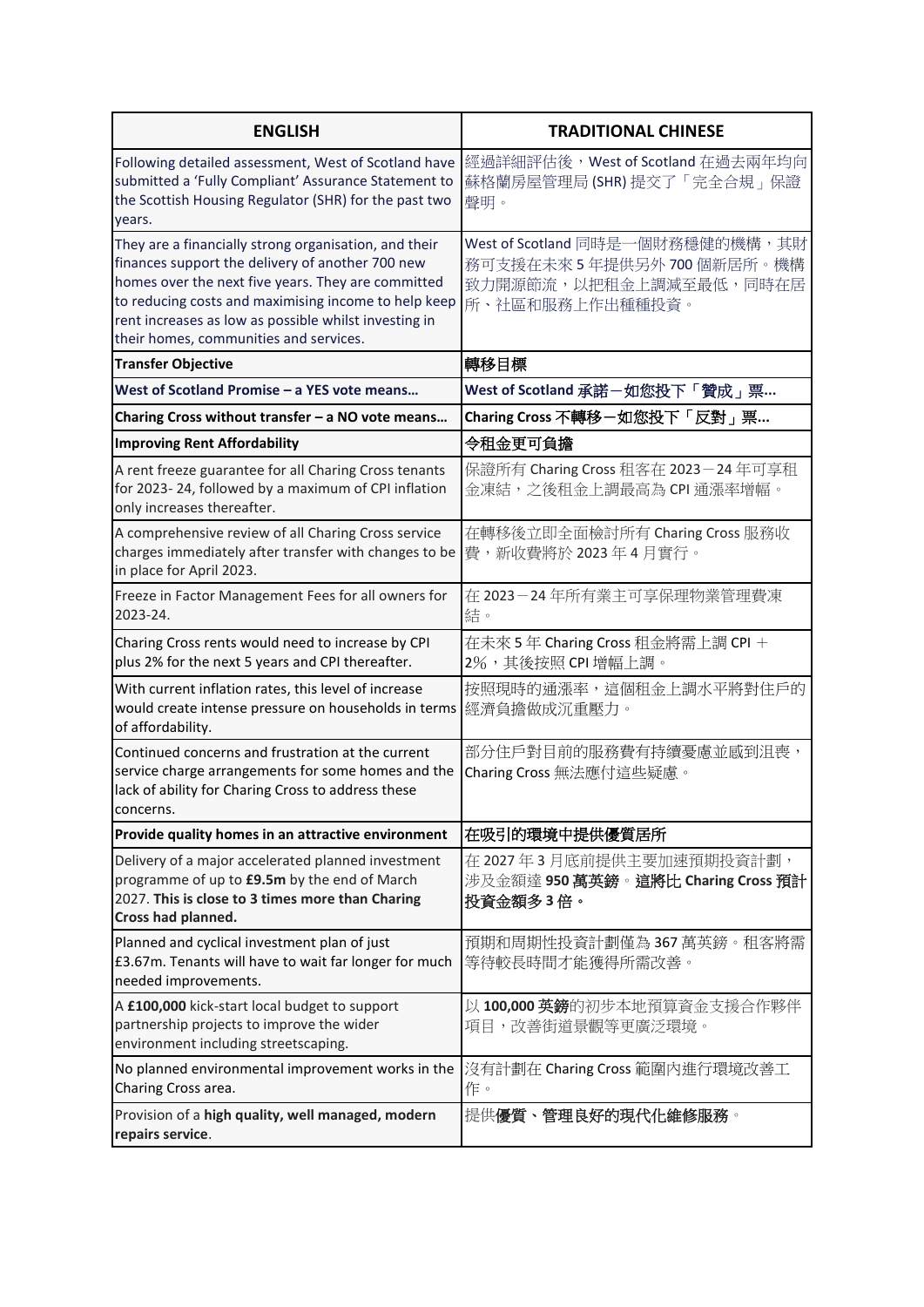| <b>ENGLISH</b>                                                                                                                                                                                                              | <b>TRADITIONAL CHINESE</b>                                                              |
|-----------------------------------------------------------------------------------------------------------------------------------------------------------------------------------------------------------------------------|-----------------------------------------------------------------------------------------|
| Improvements required to our existing repairs<br>services and limited options available for tenants to<br>access the service.                                                                                               | 現有維修服務需要改善,租客在使用服務時選項有<br>限。                                                            |
| Deliver excellent and culturally sensitive services and<br>greater opportunities                                                                                                                                            | 提供優質並具文化敏感度的服務和更大機會                                                                     |
| Current Charing Cross office kept and developed as a<br>community Hub where West of Scotland and other<br>agencies can deliver local community services to meet<br>the needs of tenants and residents.                      | 目前 Charing Cross 辦公室以社區中心方式營運和發<br>展, West of Scotland 和其他機構可在此提供本地社<br>區服務以滿足租客和居民的需求。 |
| Development and delivery of services in a way that<br>recognises and embraces the needs of the diverse<br>communities.                                                                                                      | 以確認並包容多元社區需要的方式發展和提供服<br>務。                                                             |
| Charing Cross unable to expand service provision<br>given its lack of partnership working to date and the<br>financial pressures it faces.                                                                                  | 由於目前缺乏合作夥伴工作和所面對的財務壓力,<br>Charing Cross 無法擴展所提供的服務。                                     |
| Lack of expertise and scale to embrace and respond to 協乏專業知識和規模,難以容納和回應多元需求。<br>matters of diversity.                                                                                                                       |                                                                                         |
| Tenants will have access to range of wider support<br>services including Handy Person, Energy and Money<br>Advice and Digital support.                                                                                      | 租客將可使用多種廣泛的支援服務,包括修理工、<br>能源和財務建議及數碼支援。                                                 |
| Limited ability to modernise the service or introduce<br>digital services to tenants and staff.                                                                                                                             | 令服務現代化或為租客及職員提供數碼服務的能力<br>有限。                                                           |
| Tenants can access services using a Customer App<br>which gives 24/7 access online services and make<br>requests. Factored Owners will have access to the app<br>to access and request relevant services.                   | 租客可透過顧客應用程式使用服務,以便全天候<br>24 小時使用網上服務並提出要求。保理業主將可<br>透過應用程式使用和要求相關服務。                    |
| <b>Transfer Objective</b>                                                                                                                                                                                                   | 轉移目標                                                                                    |
| West of Scotland Promise - a YES vote means                                                                                                                                                                                 | West of Scotland 承諾-如您投下「贊成」票                                                           |
| Charing Cross without transfer - a NO vote means                                                                                                                                                                            | Charing Cross 不轉移-如您投下「反對」票                                                             |
| <b>Strong Governance and Financial Strength</b>                                                                                                                                                                             | 強健的監管和財務優勢                                                                              |
| A new post transfer 30-year business plan that<br>addresses the gaps in Charing Cross's current plan and<br>shows how all of the transfer promises will be<br>delivered.                                                    | 全新的轉移後 30 年業務計劃將應付 Charing Cross<br>目前計劃的空隙,同時展示如何履行所有轉移承<br>諾。                         |
| New borrowing would be required to deliver<br>investment and despite the already higher rent<br>increase assumption, Charing Cross would need to<br>look at further efficiencies.                                           | 將需透過新借貸來作出投資,雖然假設租金上調水<br>平會較高,但 Charing Cross 仍需探索其他提高效率<br>的方法。                       |
| Establish a new residents association representing the<br>Woodlands and Garnethill communities and increased<br>opportunities for Charing Cross tenants to participate<br>in decision making and monitor transfer promises. | 設立新的居民協會以代表 Woodlands 和 Garnethill<br>社區, Charing Cross 租客將可有更多機會參與決策<br>並監察轉移承諾。       |
| Continued frustration with the lack of ability for<br>Charing Cross tenants to address their concerns.                                                                                                                      | Charing Cross 租客因其疑慮無法獲處理而持續感到<br>沮喪。                                                   |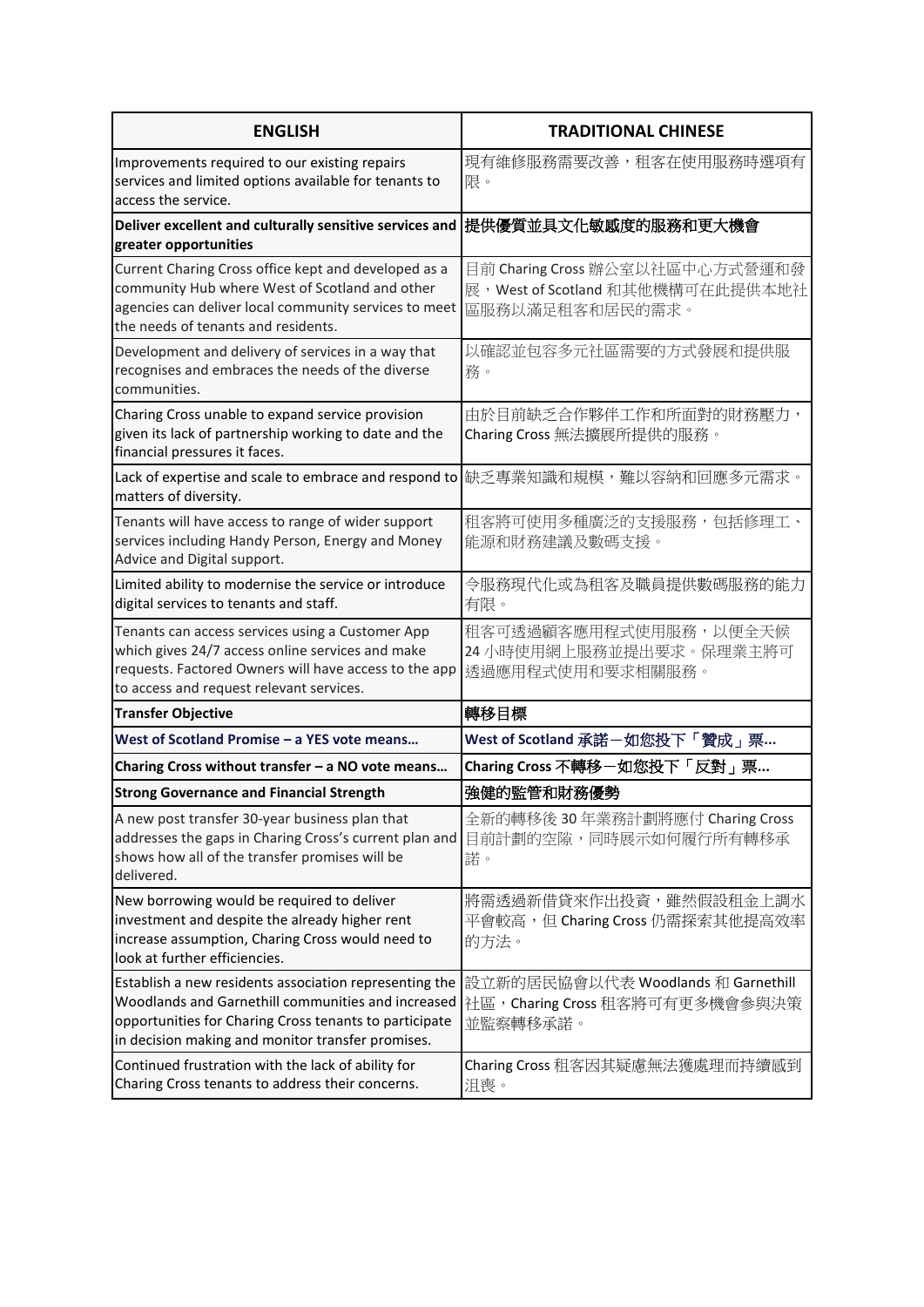| <b>ENGLISH</b>                                                                                                                                                                                                                                                                          | <b>TRADITIONAL CHINESE</b>                                                                             |
|-----------------------------------------------------------------------------------------------------------------------------------------------------------------------------------------------------------------------------------------------------------------------------------------|--------------------------------------------------------------------------------------------------------|
| Strong and skilled Management Board at West of<br>Scotland with a mix of tenants and general members<br>that will ensure full compliance with regulatory<br>Standards, good governance, scrutiny, and robust<br>decision making.                                                        | West of Scotland 擁有強健和富有專業技能的管理委<br>員會,由多種類型的租客和公眾人士組成,將會確<br>保完全符合規管標準、良好監管、審査和穩健的決<br>策。             |
| Difficulties in recruiting and retaining Management<br>Committee members with the right skills mix to<br>provide strong and effective governance.                                                                                                                                       | 難以招募和保留擁有合適技能的管理委員會成員以<br>提供強健和有效的監管。                                                                  |
| An estimated £300,000 of savings per year through a<br>transfer to West of Scotland which will be used to<br>support lower rent increases and faster and more<br>investment in tenants' homes.                                                                                          | 透過轉移至 West of Scotland, 預計每年可節省<br>300,000 英鎊, 該筆資金將用於減低租金上調幅<br>度,並加快在租客的居所落實更多投資。                    |
| Continued non-compliance with Regulatory Standards<br>and ongoing Scottish Housing Regulator Intervention.                                                                                                                                                                              | 持續無法符合規管標準,蘇格蘭房屋管理局持續介<br>入。                                                                           |
| A clear focus on value for money to support efficiency<br>and delivering more for tenants.                                                                                                                                                                                              | 以物有所值為清晰目標,以提升效率並為租客提供<br>更多服務。                                                                        |
| Limited options to create efficiencies that can be<br>reinvested to benefit Charing Cross tenants.                                                                                                                                                                                      | 在提升效率上的選項有限,難以重新投資並為<br>Charing Cross 租客帶來好處。                                                          |
| <b>Developing our People</b>                                                                                                                                                                                                                                                            | 員工發展                                                                                                   |
| Provision of strong leadership as well as access to a<br>range of specialist support teams within                                                                                                                                                                                       | 提供強健領導,同時獲得多種專家支援團隊的協助                                                                                 |
| West of Scotland Improved learning and development<br>opportunities provided for team members, helping<br>them to achieve their best.                                                                                                                                                   | West of Scotland 改善為團隊成員提供的學習與發展<br>機會,幫助員工發展所長。                                                       |
| Limited financial resources, skills or capacity to invest<br>in people that is required to meet the changing needs<br>and expectations of tenants and other customers.                                                                                                                  | 財務資源、技能或在員工身上作出投資的能力有<br>限,難以應付不斷轉變的需求以及租客和其他顧客<br>的期望。                                                |
| Ongoing challenges in balancing operational needs<br>with learning and development activities.                                                                                                                                                                                          | 在平衡營運需要和學習及發展活動上持續面對挑<br>戰。                                                                            |
| Transfer Promises - what they mean for you                                                                                                                                                                                                                                              | 轉移承諾-對您的影響                                                                                             |
| Improving Rent Affordability                                                                                                                                                                                                                                                            | 令租金更可負擔                                                                                                |
| West of Scotland is committed to improving rent<br>affordability for Charing Cross tenants whilst ensuring<br>that rental income is still strong enough to deliver all<br>of its transfer promises including the major five year<br>investment plans.                                   | West of Scotland 承諾為 Charing Cross 租客提供更可<br>負擔的租金,同時確保租金收入依然強健並足以提<br>供所有轉移承諾,包括主要五年投資計劃。             |
| This will involve a rent freeze for all homes in<br>2023/24 then increases by a maximum of CPI only<br>thereafter (the Consumer Price Index measures the<br>average change in prices over time that consumers<br>pay for services. It is the most widely used measure of<br>inflation). | 這將包括所有居所在 2023/24 年可享租金凍結,之<br>後最高只按 CPI 增長率上調(消費物價指數量度不<br>同時間消費者就服務所支付金額的平均轉變。這是<br>用來量度通漲的最廣泛使用方法)。 |
| West of Scotland will also improve affordability by<br>conducting a comprehensive review all                                                                                                                                                                                            | West of Scotland 亦將透過在轉移後立即對所有                                                                         |
| Charing Cross service charges immediately after<br>transfer with changes to be in place for April<br>2023. The aim will be to ensure all service charges are<br>legal, applicable, clear, and transparent.                                                                              | Charing Cross 服務收費進行全面檢討以提升租客的<br>負擔能力,轉變將於2023年4月落實執行。計劃<br>同時確保所有服務收費均合法、適用、清晰和透<br>明。               |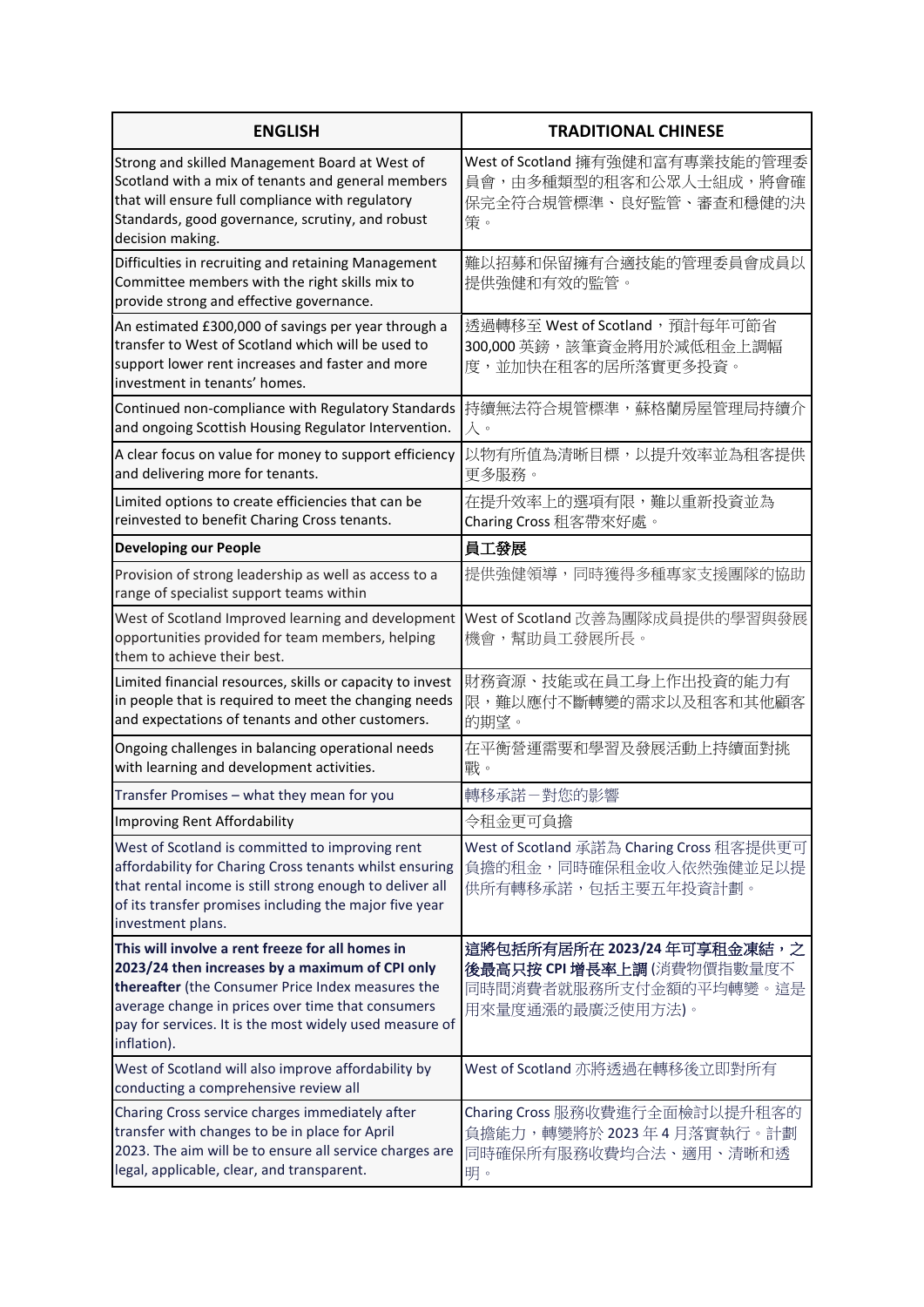| <b>ENGLISH</b>                                                                                                                                                                                                                                                                                                                                                                                                           | <b>TRADITIONAL CHINESE</b>                                                                                                                                               |
|--------------------------------------------------------------------------------------------------------------------------------------------------------------------------------------------------------------------------------------------------------------------------------------------------------------------------------------------------------------------------------------------------------------------------|--------------------------------------------------------------------------------------------------------------------------------------------------------------------------|
| West of Scotland provides a number of other services<br>which help to address poverty and income inequality:                                                                                                                                                                                                                                                                                                             | West of Scotland 提供多種其他服務, 以幫助處理貧<br>困和收入不平等問題:                                                                                                                          |
| Energy Advisor who will support Charing Cross<br>tenants with accessing affordable energy.                                                                                                                                                                                                                                                                                                                               | 能源諮詢員可支援 Charing Cross 租客使用更可負擔<br>的能源服務。                                                                                                                                |
| Welfare Rights Team and Money/Energy Advice will<br>support Charing Cross tenants with benefit claims,<br>debt, fuel poverty and money worries.                                                                                                                                                                                                                                                                          | 福利權益團隊和財務/能源諮詢將為 Charing Cross<br>租客提供有關申領福利、債務、燃料貧窮和金錢憂<br>慮方面的支援。                                                                                                      |
| Digital Participation Officer to support tenants that<br>lack the confidence or skills with digital technology to<br>get online and access devices.                                                                                                                                                                                                                                                                      | 數碼參與員將為對數碼科技缺乏信心或技能的租客<br>提供支援,以協助使用網上服務和各種裝置。                                                                                                                           |
| 6                                                                                                                                                                                                                                                                                                                                                                                                                        | 6                                                                                                                                                                        |
| Provide quality homes in an attractive environment                                                                                                                                                                                                                                                                                                                                                                       | 在吸引的環境中提供優質居所                                                                                                                                                            |
| During the first 5 years from transfer, West of<br>Scotland will deliver a major accelerated planned<br>investment programme of up to £9.5 million on your<br>homes and a £100,000 kick-start local budget to<br>support partnership projects to improve the wider<br>environment including streetscaping.                                                                                                               | 在轉移後的首5年, West of Scotland 將為您的居所<br>提供高達950萬英鎊的主要加速預期投資計劃,同<br>時透過100,000 英鎊的初步本地預算資金支援合作<br>夥伴項目,以改善包括街道景觀等廣泛環境。                                                       |
| West of Scotland has committed to provide additional<br>and accelerated investment over the first five years in<br>tenants' homes and the local environment in Charing<br>Cross. Their proposed investment plans supported by<br>its well-funded business plan, will ensure improved<br>housing quality and living conditions for Charing Cross<br>tenants (in a reduced timeframe compared to Charing<br>Cross's plan). | West of Scotland 承諾在首5年間為租客的居所和<br>Charing Cross 的本地環境提供額外和加速投資。他<br>們建議的投資計劃將由資金充裕的業務計劃支持,<br>確保可為 Charing Cross 的租客提供更佳的住屋質素<br>和居住環境(這比 Charing Cross 計劃的預期時間更<br>短)。 |
| Key investment includes:                                                                                                                                                                                                                                                                                                                                                                                                 | 主要投資包括:                                                                                                                                                                  |
| 3 Completing the window renewal programme across<br>at a cost of                                                                                                                                                                                                                                                                                                                                                         | 完成窗戶翻新計劃,成本為                                                                                                                                                             |
| £2.65million (393 homes).                                                                                                                                                                                                                                                                                                                                                                                                | 265 萬英鎊 (393 個單位)。                                                                                                                                                       |
| 3 Bringing forward a major programme of kitchen<br>renewal at a cost of                                                                                                                                                                                                                                                                                                                                                  | 推行廚房翻新主要計劃,成本為                                                                                                                                                           |
| £1.77 million (495 homes) including an additional<br>£1.05 million into the first 3 years.                                                                                                                                                                                                                                                                                                                               | 177 萬英鎊 (495 個單位), 包括在首3年投資額外<br>105 萬英鎊。                                                                                                                                |
| 3 Around £1million of bathroom                                                                                                                                                                                                                                                                                                                                                                                           | 約100萬英鎊的浴室                                                                                                                                                               |
| improvements (393 homes).                                                                                                                                                                                                                                                                                                                                                                                                | 改善工程(393個單位)。                                                                                                                                                            |
| 3 Investment of £1.08million in cyclical maintenance                                                                                                                                                                                                                                                                                                                                                                     | 周期性維修投資共108萬英鎊                                                                                                                                                           |
| 3 Accelerating £600,000 of works on central heating<br>renewals/upgrades to support an overall programme<br>of £1.33million                                                                                                                                                                                                                                                                                              | 加速 600,000 英鎊的中央暖氣翻新/升級工程,以支<br>援133萬英鎊的整體項目                                                                                                                             |
| (473/278 homes).                                                                                                                                                                                                                                                                                                                                                                                                         | (473/278 個單位)。                                                                                                                                                           |
| 3 The stock condition survey has identified upwards of  庫存狀況調查識別都需要 400,000 英鎊進行<br>£400,000 for rewiring of                                                                                                                                                                                                                                                                                                             |                                                                                                                                                                          |
| homes and this work will be undertaken by West of<br>Scotland as required.                                                                                                                                                                                                                                                                                                                                               | 居所電線重鋪工程,此工作將按需要由 West of<br>Scotland 進行。                                                                                                                                |
| 3 Investment in closes and common areas                                                                                                                                                                                                                                                                                                                                                                                  | 在封閉及共用範圍進行投資,                                                                                                                                                            |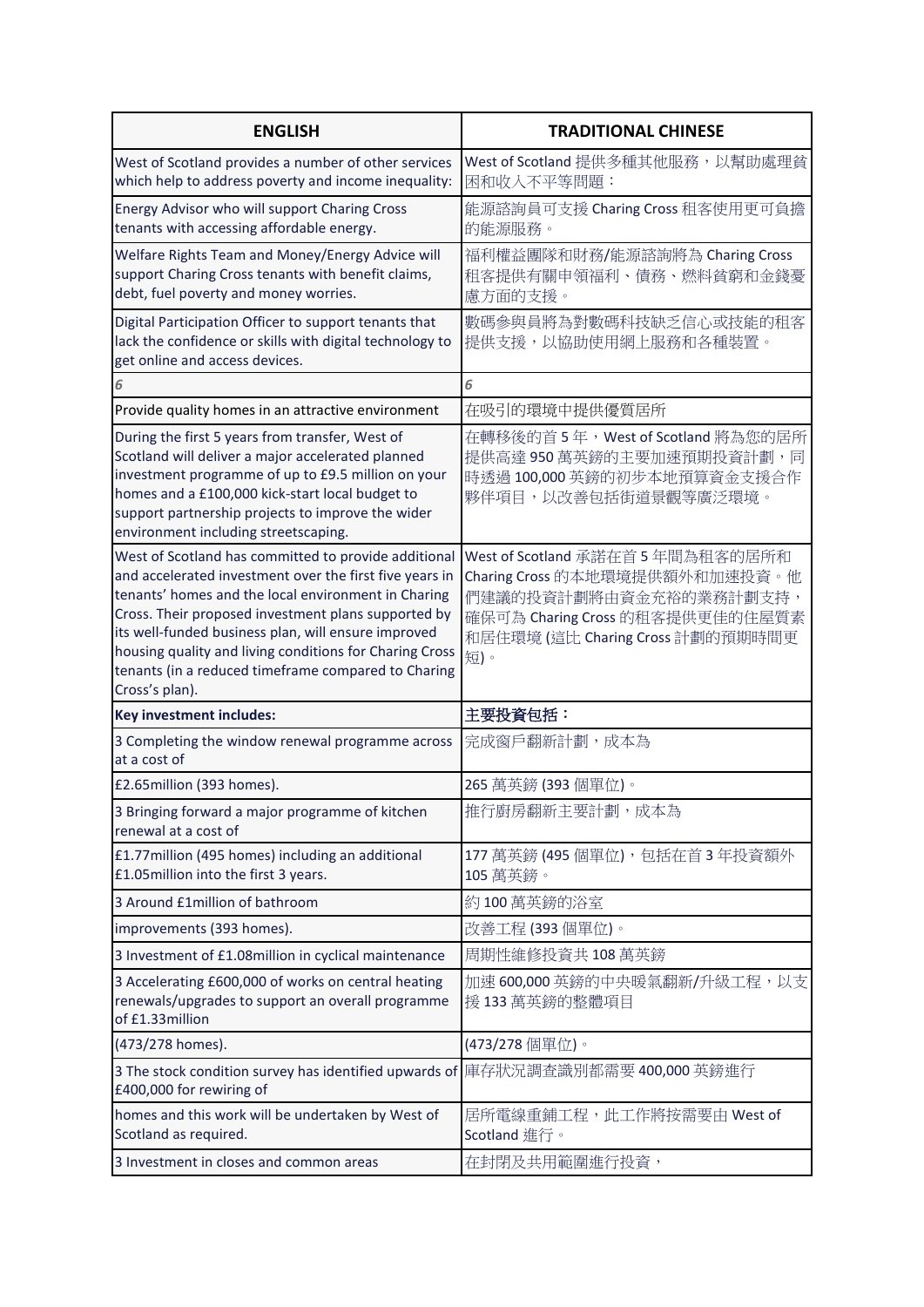| <b>ENGLISH</b>                                                                                                                                                                                                                                                                                                         | <b>TRADITIONAL CHINESE</b>                                                                                                              |
|------------------------------------------------------------------------------------------------------------------------------------------------------------------------------------------------------------------------------------------------------------------------------------------------------------------------|-----------------------------------------------------------------------------------------------------------------------------------------|
| to include windows, doors, door entry                                                                                                                                                                                                                                                                                  | 包括窗戶、大門、門禁系統                                                                                                                            |
| systems and painting of £165,000.                                                                                                                                                                                                                                                                                      | 和油漆工程,共165,000英鎊。                                                                                                                       |
| Opposite is a summary of the main areas of<br>accelerated investment showing West                                                                                                                                                                                                                                      | 右方所示為主要加速投資範疇,                                                                                                                          |
| Summary Totals of Investment (2022-2027)                                                                                                                                                                                                                                                                               | 投資總額一覽 (2022 至 2027 年)                                                                                                                  |
| <b>Charing Cross</b>                                                                                                                                                                                                                                                                                                   | <b>Charing Cross</b>                                                                                                                    |
| <b>West of Scotland</b>                                                                                                                                                                                                                                                                                                | <b>West of Scotland</b>                                                                                                                 |
| Kitchens                                                                                                                                                                                                                                                                                                               | 廚房                                                                                                                                      |
| £727k                                                                                                                                                                                                                                                                                                                  | 727,000 英鎊                                                                                                                              |
| £1.777m                                                                                                                                                                                                                                                                                                                | 177.7 萬英鎊                                                                                                                               |
| <b>Boilers and radiators</b>                                                                                                                                                                                                                                                                                           | 熱水爐及暖氣片                                                                                                                                 |
| £733k                                                                                                                                                                                                                                                                                                                  | 733,000 英鎊                                                                                                                              |
| £1.333m                                                                                                                                                                                                                                                                                                                | 133.3 萬英鎊                                                                                                                               |
| <b>Bathrooms</b>                                                                                                                                                                                                                                                                                                       | 浴室                                                                                                                                      |
| £797k                                                                                                                                                                                                                                                                                                                  | 797,000 英鎊                                                                                                                              |
| £997k                                                                                                                                                                                                                                                                                                                  | 997,000 英鎊                                                                                                                              |
| Windows                                                                                                                                                                                                                                                                                                                | 窗戶                                                                                                                                      |
| £2.455m                                                                                                                                                                                                                                                                                                                | 245.5 萬英鎊                                                                                                                               |
| £2.655m                                                                                                                                                                                                                                                                                                                | 265.5 萬英鎊                                                                                                                               |
| <b>TOTAL</b>                                                                                                                                                                                                                                                                                                           | 總計                                                                                                                                      |
| £4.712m                                                                                                                                                                                                                                                                                                                | 471.2 萬英鎊                                                                                                                               |
| £6.762m                                                                                                                                                                                                                                                                                                                | 676.2 萬英鎊                                                                                                                               |
| of Scotland proposals compared to Charing Cross<br>current investment plans.                                                                                                                                                                                                                                           | 顯示 West of Scotland 的建議與 Charing Cross 目前<br>投資計劃的比較。                                                                                   |
| West of Scotland will make an initial investment of<br>£100,000 in a kick-start fund to improve the local<br>external environment in the five years to 31 March<br>2027. This is new additional expenditure as Charing<br>Cross do not currently have plans to invest in external<br>environmental improvements.       | West of Scotland 將以 100,000 英鎊的初步投資作為<br>起步基金,用以在2027年3月31日前的5年時間<br>内改善本地的室外環境。這是一項新的額外開支,<br>因為 Charing Cross 目前未有計劃投資進行室外環境<br>改善工程。 |
| West of Scotland will work with the new Woodlands<br>and Garnethill Residents Association to gather views<br>on how to improve the attractiveness and<br>management of the local environment<br>(streetscape/active travel initiatives) in partnership<br>with Glasgow City Council and local partners and<br>funders. | West of Scotland 將與新的 Woodlands 及 Garnethill<br>居民協會合作收集居民意見,了解如何令本地環境<br>更吸引,以及聯合格拉斯哥市議會及本地合作夥伴<br>和資金來源改善本地環境管理 (街道景觀/活躍出行<br>方式)。    |
| West of Scotland will provide a high-quality and<br>responsive repairs service to Charing Cross                                                                                                                                                                                                                        | West of Scotland 將為 Charing Cross 租客和顧客提供                                                                                               |
| tenants and customers. They will have access to West<br>of Scotland's self-service Customer App                                                                                                                                                                                                                        | 優質及回應迅速的維修服務。租客和顧客將可使用<br>Westof Scotland 的自助服務顧客應用程式,                                                                                  |
| which they can access 24/7 to report repairs and view<br>repairs history.                                                                                                                                                                                                                                              | 全天候 24 小時報告維修並查看維修歷史。                                                                                                                   |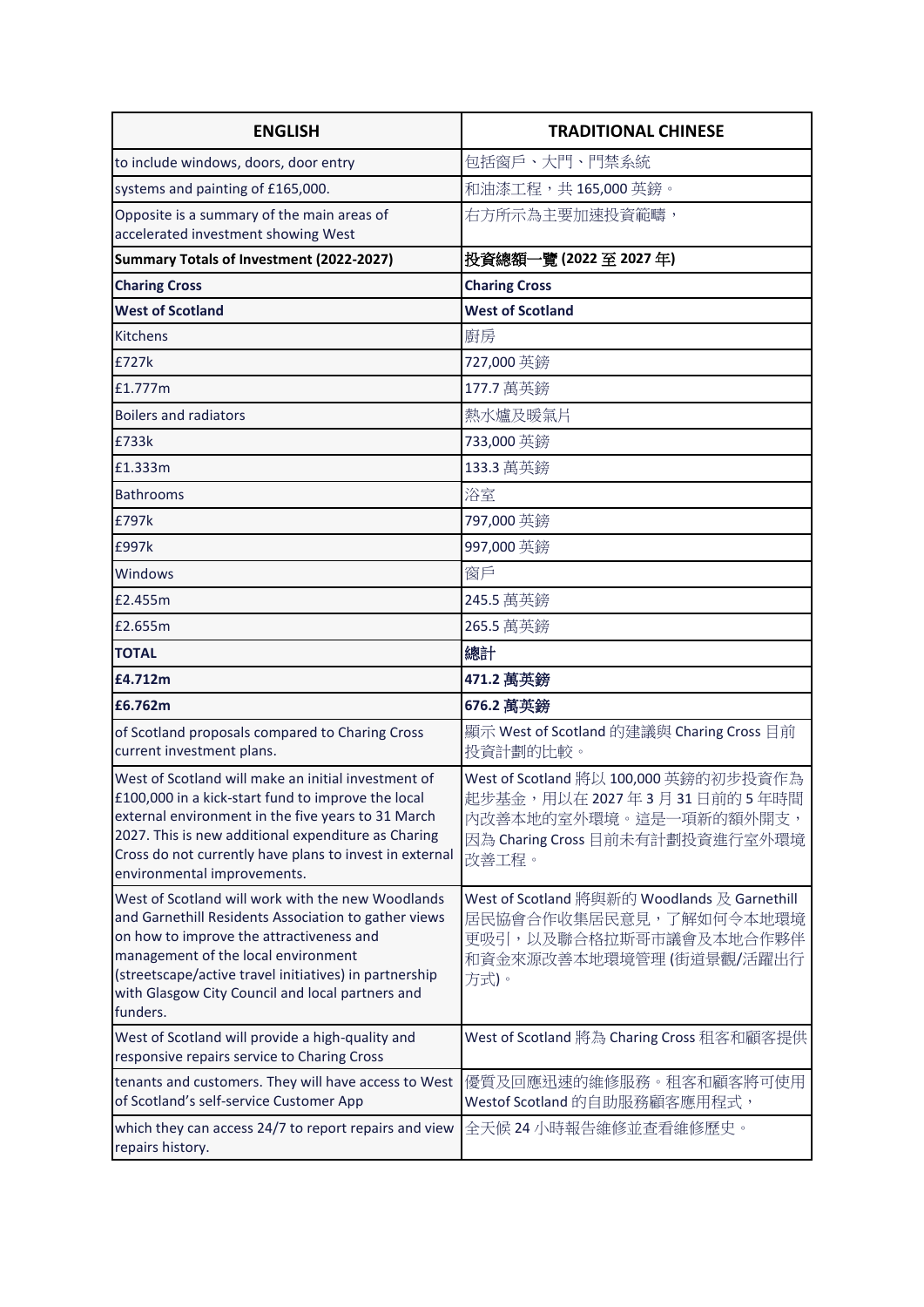| <b>ENGLISH</b>                                                                                                                                                                                                                                                                                                                                                                   | <b>TRADITIONAL CHINESE</b>                                                                                      |
|----------------------------------------------------------------------------------------------------------------------------------------------------------------------------------------------------------------------------------------------------------------------------------------------------------------------------------------------------------------------------------|-----------------------------------------------------------------------------------------------------------------|
| Target response times for repairs based on the<br>following key performance indicators:                                                                                                                                                                                                                                                                                          | 根據以下主要表現指標的各項維修目標回應時間:                                                                                          |
| 3 Emergency - 4 hours                                                                                                                                                                                                                                                                                                                                                            | 緊急-4小時                                                                                                          |
| 3 Non-Emergency - 6 days                                                                                                                                                                                                                                                                                                                                                         | 非緊急-6天                                                                                                          |
| West of Scotland operate an appointment service for<br>all non-emergency repairs to ensure that the repair is<br>completed at the tenant's convenience (including<br>Thursday evening and Saturday morning<br>appointments). 7                                                                                                                                                   | West of Scotland 為所有非緊急維修提供預約服務,<br>確保可在方便租客的時間完成維修 (包括星期四傍<br>晚和星期六早上的預約)。7                                    |
| Deliver excellent and culturally sensitive services and<br>greater opportunities                                                                                                                                                                                                                                                                                                 | 提供優質並具文化敏感度的服務和更大機會                                                                                             |
| West of Scotland will provide services that recognises<br>and embraces the needs of tenants and<br>customers. This will include the implementation of<br>modernised service delivery arrangements for Charing<br>Cross tenants and factoring service customers that<br>will put you at the heart of everything they do and<br>providing a range of support services for tenants. | West of Scotland 將提供確認和包容租客與顧客需要<br>的服務。這將包括為 Charing Cross 租客和保理服務<br>顧客實行現代化的服務安排,讓您可成為服務中<br>心,並為租客提供多種支援服務。 |
| West of Scotland is committed to implementing a new<br>customer focused approach to providing services. For<br>the tenants and factoring service customers in<br>Charing Cross this will involve greater choice and<br>flexibility in how you access services, including:                                                                                                        | West of Scotland 致力以全新的顧客主導方法來提供<br>服務。Charing Cross 租客和保理服務顧客在使用服<br>務時可以有更多選擇和更大彈性,包括:                        |
| A specialist Customer Service Team to manage all<br>enquiries made by telephone, email or social media.                                                                                                                                                                                                                                                                          | 專家顧客服務團隊,以管理所有透過電話、電郵或<br>社交媒體提出的查詢。                                                                            |
| Access to West of Scotland's Customer App which<br>offers 24/7 access to key tenancy information and the<br>ability to request a number of services requests.                                                                                                                                                                                                                    | 使用 West of Scotland 的顧客應用程式, 全天候 24<br>小時查看重要的租約資訊,並可提出多種服務要<br>求。                                              |
| West of Scotland will keep the current Charing Cross<br>office as a community Hub where West of Scotland<br>and other agencies can deliver local community<br>services to meet the needs of tenants                                                                                                                                                                              | West of Scotland 將保持現有的 Charing Cross 辦公室<br>並作為社區中心, West of Scotland 和其他機構可在<br>此提供本地社區服務以應付租客和               |
| and residents.                                                                                                                                                                                                                                                                                                                                                                   | 居民的需要。                                                                                                          |
| Tenants of Charing Cross will have access to West of<br>Scotland's community support and tenancy support<br>services at no additional cost, including the following:                                                                                                                                                                                                             | Charing Cross 租客將可免費獲得 West of Scotland 的<br>社區支援和租客支援服務,包括以下各項:                                                |
| <b>Older Persons Service including Retirement Assistants</b>                                                                                                                                                                                                                                                                                                                     | 長者服務,包括退休助理                                                                                                     |
| Handy Persons service to assist with small repairs and<br>jobs around                                                                                                                                                                                                                                                                                                            | 修理工服務,協助家居小型維修                                                                                                  |
| the home                                                                                                                                                                                                                                                                                                                                                                         | 及工作                                                                                                             |
| <b>Energy and Money Advice</b>                                                                                                                                                                                                                                                                                                                                                   | 能源及財務諮詢                                                                                                         |
| Starter packs for new tenants                                                                                                                                                                                                                                                                                                                                                    | 新租客的迎新套包                                                                                                        |
| Furniture upcycling service                                                                                                                                                                                                                                                                                                                                                      | 傢俱升級再用服務                                                                                                        |
| A digital device lending library and digital support                                                                                                                                                                                                                                                                                                                             | 數碼裝置借用及數碼支援                                                                                                     |
| 8                                                                                                                                                                                                                                                                                                                                                                                | 8                                                                                                               |
| <b>Strong Governance and Financial Strength</b>                                                                                                                                                                                                                                                                                                                                  | 強健的監管和財務優勢                                                                                                      |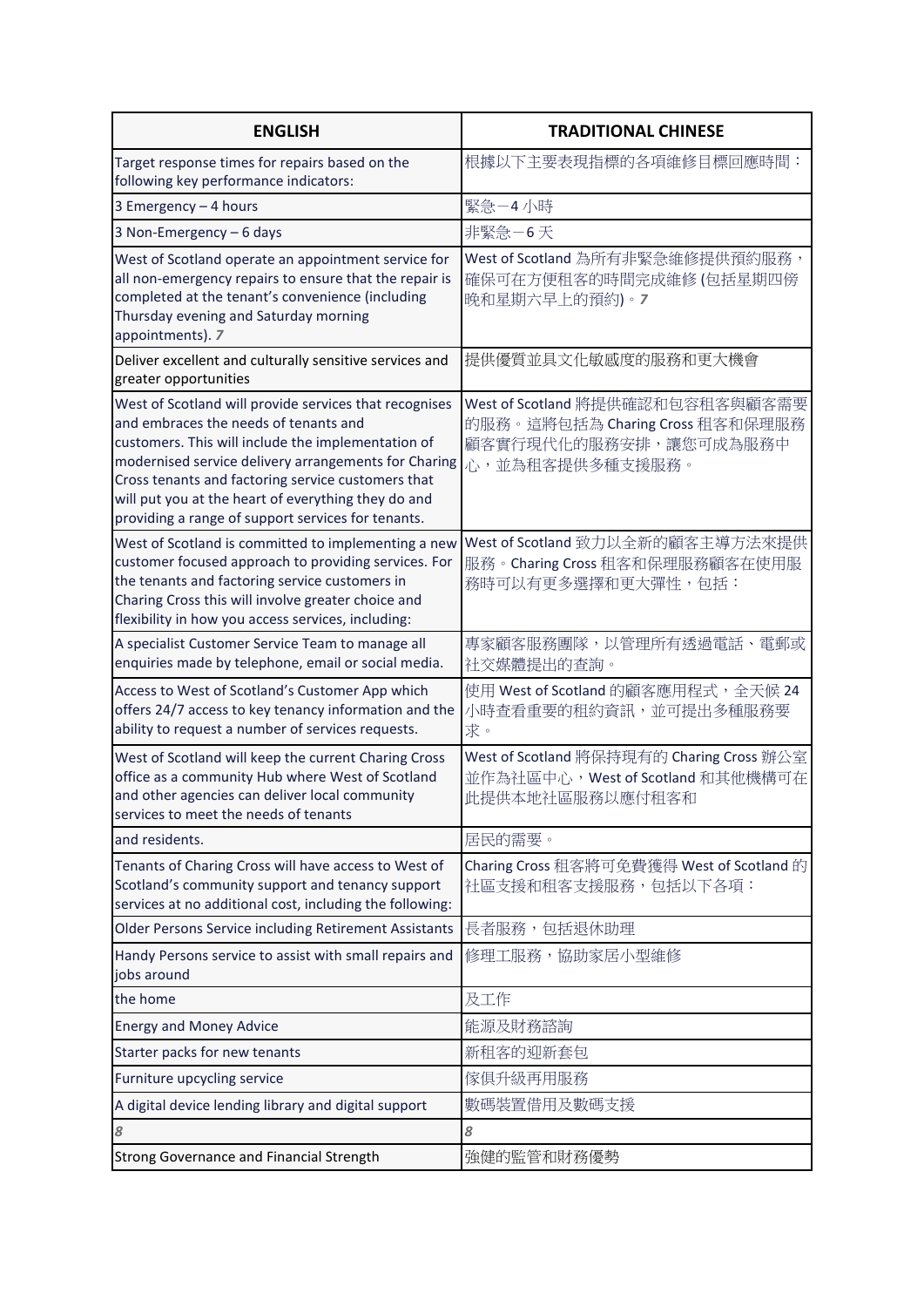| <b>ENGLISH</b>                                                                                                                                                                                                                                                                                                                                                                                                                                                                                                                                                                                                                                                        | <b>TRADITIONAL CHINESE</b>                                                                                                                                                                                                                 |
|-----------------------------------------------------------------------------------------------------------------------------------------------------------------------------------------------------------------------------------------------------------------------------------------------------------------------------------------------------------------------------------------------------------------------------------------------------------------------------------------------------------------------------------------------------------------------------------------------------------------------------------------------------------------------|--------------------------------------------------------------------------------------------------------------------------------------------------------------------------------------------------------------------------------------------|
| West of Scotland's transfer promise will ensure that<br>the combined organisation will be a                                                                                                                                                                                                                                                                                                                                                                                                                                                                                                                                                                           | West of Scotland 的轉移承諾將確保組合後的機構將<br>成為一個                                                                                                                                                                                                   |
| well-managed and governed and financially strong<br>housing association that delivers best value for<br>tenants.                                                                                                                                                                                                                                                                                                                                                                                                                                                                                                                                                      | 有良好管理和監管而且財務穩健的房屋協會,為租<br>客帶來最佳價值。                                                                                                                                                                                                         |
| Charing Cross is currently governed by its own<br>Management Committee. If the transfer goes ahead<br>West of Scotland will become responsible for the<br>homes and services. West of Scotland has a strong<br>and skilled Management Board with a mix of tenants<br>and general members that will ensure full compliance<br>with regulatory Standards, good governance, scrutiny,<br>and robust decision making. They have<br>comprehensive and effective governance<br>arrangements in place which meet all legal and<br>regulatory requirements, including the standards set<br>out in the Scottish Housing Regulator's Regulatory<br>Framework.                   | Charing Cross 目前由自己管理委員會進行監管。如<br>果落實轉移,West of Scotland 將負責所有居所和服<br>務。West of Scotland 擁有強健和富有專業技能的管<br>理委員會,由多種類型的租客和公眾人士組成,確<br>保完全符合規管標準、良好監管、審查和穩健的決<br>策。West of Scotland 執行完善和有效的監管安排,<br>將會符合所有法定和規管要求,包括在蘇格蘭房屋<br>管理局規管框架下訂明的標準。 |
| West of Scotland is committed to working closely with<br>local residents and will establish a new residents<br>association representing the Woodlands and<br>Garnethill communities and increased opportunities<br>for Charing Cross tenants to participate in decision<br>making. Charing Cross tenants will also have the<br>opportunity to join West of Scotland's Tenant<br>Advisory Group.                                                                                                                                                                                                                                                                       | West of Scotland 致力與本地居民緊密合作, 並將設<br>立代表 Woodlands 和 Garnethill 社區的全新居民協<br>助,讓 Charing Cross 租客有更多機會參與決策。<br>Charing Cross 租客也將有機會加入 West of Scotland<br>的租客諮詢小組。                                                                         |
| West of Scotland is a financially strong and resilient<br>organisation. Sound ongoing financial management<br>complements this financial strength and underpins<br>the delivery of their business plan objectives. Through<br>the transfer of engagements, West of Scotland's<br>system of governance and financial strength will apply<br>to the combined organisation, providing sound and<br>compliant future governance and long term financial<br>viability. Opportunities to reduce the combined costs<br>of the two Associations will support better value for<br>money and enable resources to be directed more to<br>the issues that matter most to tenants. | West of Scotland 是一個財務穩健和適應力強的機<br>構,而強健有效的財務管理也持續輔助財務優勢,<br>成為了達至業務計劃目標的基礎。透過服務轉移,<br>組合後的機構將可善用 West of Scotland 的監管系<br>統和財務優勢,在未來帶來強健合規的監管和長期<br>財務支持。組合兩個協會有機會減低成本,這將可<br>帶來更佳價值,並可把資源用於大部分租客最關注<br>的問題。                              |
| Developing our People                                                                                                                                                                                                                                                                                                                                                                                                                                                                                                                                                                                                                                                 | 員工發展                                                                                                                                                                                                                                       |
| West of Scotland transfer promise involves ensuring<br>the local team is well managed and supported to<br>achieve their best for you and the local<br>community. The transfer to West of Scotland will<br>provide a highly experienced and skilled management<br>team to lead the local Charing Cross team to deliver<br>excellent services and ensure long term success.                                                                                                                                                                                                                                                                                             | West of Scotland 轉移承諾包括確保本地團隊獲得良<br>好管理和支援,以為您和本地社區帶來最佳服務。<br>轉移至 West of Scotland 將可帶來富有經驗和技能<br>的管理團隊, 領導本地 Charing Cross 團隊提供優越<br>服務並確保長期成功。                                                                                           |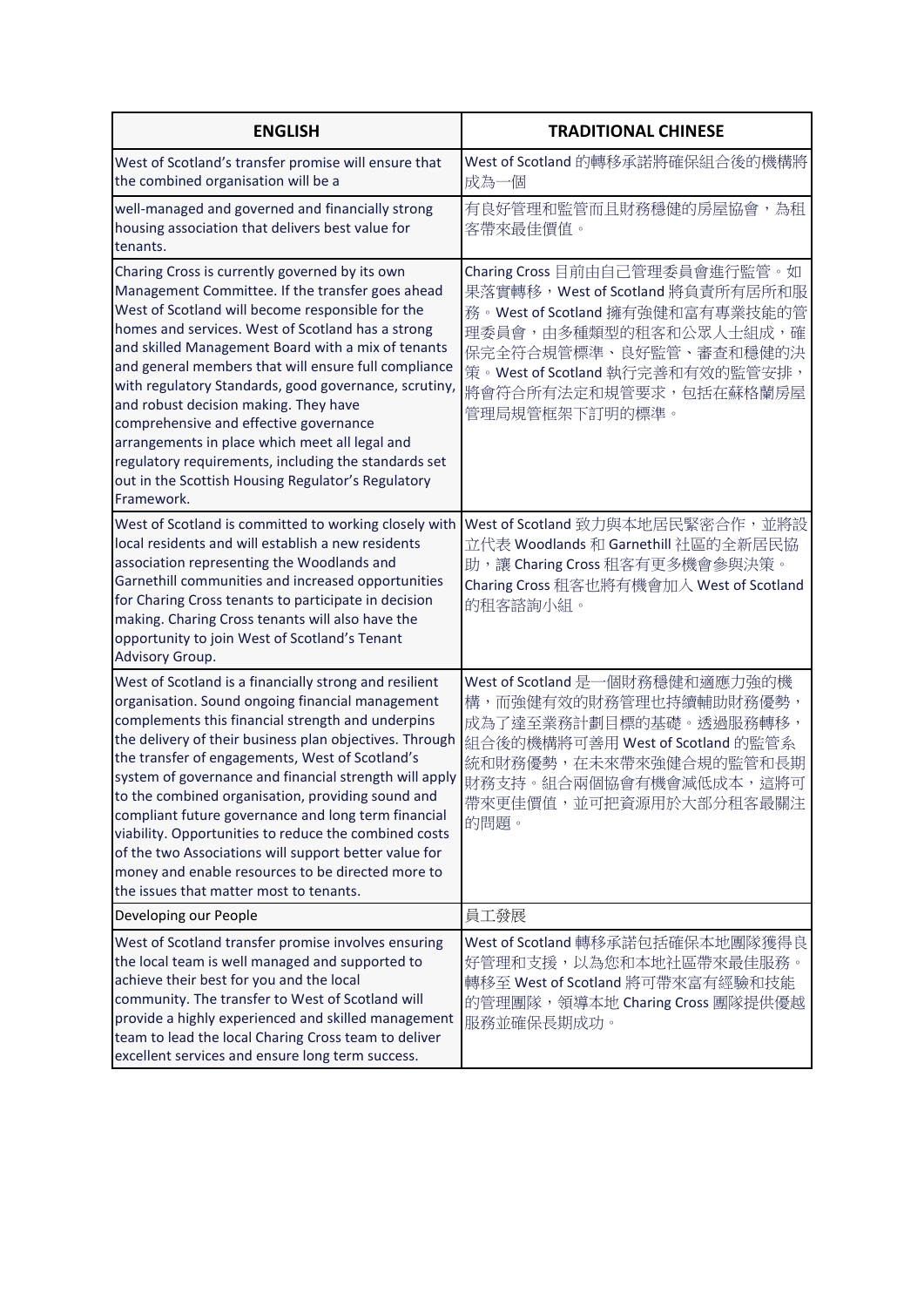| <b>ENGLISH</b>                                                                                                                                                                                                                                                                                                                                                                                                                                                                                               | <b>TRADITIONAL CHINESE</b>                                                                                                                                                       |
|--------------------------------------------------------------------------------------------------------------------------------------------------------------------------------------------------------------------------------------------------------------------------------------------------------------------------------------------------------------------------------------------------------------------------------------------------------------------------------------------------------------|----------------------------------------------------------------------------------------------------------------------------------------------------------------------------------|
| Opportunities for the small Charing Cross staff team<br>will also improve through the transfer, including wide<br>ranging learning activities that focus on helping them<br>to achieve their best. A wide range of inhouse<br>specialist business support services will be available to<br>Charing Cross Team members to support local service<br>delivery. The provision of modern ICT equipment for<br>the local staff team would also provide them with the<br>flexibility to work more in the community. | Charing Cross 的小型員工團隊也將可透過轉移獲得<br>更多機會,包括著重幫助員工發展所長的廣泛學習<br>活動。Charing Cross 團隊成員將可接觸到廣泛的內<br>部專家業務支援服務,以幫助他們提供本地服務。<br>為本地員工團隊提供現代化資訊科技器材也有助他<br>們更靈活地提供更多社區服務。                 |
| West of Scotland have in place new values and a<br>values framework which is being implemented across<br>West of Scotland's activities. This values framework<br>forms the basis of their new Customer Care Charter<br>which will help ensure all customers receive a high-<br>quality service and includes the timescales customers<br>should expect when contacting West of Scotland or<br>requesting a service.                                                                                           | West of Scotland 已訂明了新價值並定下價值框架,<br>貫穿 West of Scotland 的所有活動。這個價值框架<br>成為了全新顧客護理約章的基礎,幫助確保所有顧<br>客都能獲得優質服務,包括訂明顧客在接觸 West<br>of Scotland 或要求服務時可期望的回應時間。                        |
| You can view the Charter at www.westscot.co.uk.                                                                                                                                                                                                                                                                                                                                                                                                                                                              | 您可在 www.westscot.co.uk 查看約章。                                                                                                                                                     |
| http://www.westscot.co.uk/                                                                                                                                                                                                                                                                                                                                                                                                                                                                                   | http://www.westscot.co.uk/                                                                                                                                                       |
| 9                                                                                                                                                                                                                                                                                                                                                                                                                                                                                                            | 9                                                                                                                                                                                |
| What Happens Next?                                                                                                                                                                                                                                                                                                                                                                                                                                                                                           | 之後會怎樣?                                                                                                                                                                           |
| The publication of this Stage 1 Consultation Notice<br>marks the start of formal tenant consultation<br>process. There are three main stages involved in the<br>consultation:                                                                                                                                                                                                                                                                                                                                | 發佈這個第一階段諮詢通知標示著正規租客諮詢程<br>序正式展開。諮詢過程有三個主要階段:                                                                                                                                     |
| <b>STAGE 1</b>                                                                                                                                                                                                                                                                                                                                                                                                                                                                                               | 第一階段                                                                                                                                                                             |
| Over the next month we are inviting you to share your<br>views on the transfer plans and West of Scotland's<br>offer. You have a right to                                                                                                                                                                                                                                                                                                                                                                    | 在未來一個月,我們將邀請您就轉移計劃和 West<br>of Scotland 的建議分享自己的意見。                                                                                                                              |
| make representations and provide any feedback on<br>the plans during this period. It's important that you let  饋。您應在 2022 年 4 月 4 日星期一前告訴我們您<br>us know your thoughts on the proposals by Monday<br>4 <sup>th</sup> April 2022.                                                                                                                                                                                                                                                                              | 您有權在這段時間內發表意見並就計劃提供任何反<br>對建議的看法。                                                                                                                                                |
| We plan to contact every tenant directly to find out<br>their views on the transfer offer and staff from<br>Charing Cross and West of Scotland will be visiting<br>tenants in the coming weeks. If you are not home<br>when we visit, we will give you a call. If you do not<br>want a visit from us at this time, please let us know by<br>phoning 0141 333 0404 or<br>emailing transfer@cxha.org.uk                                                                                                        | 我們計劃直接聯絡每位租客以瞭解他們對轉移建議<br>的看法,Charing Cross 和 West of Scotland 的職員將<br>在未來數星期探訪租客。如果在我們探訪時您不在<br>家,我們會致電聯絡。如果目前您不想我們探訪<br>您,請致電 0141 333 0404 或電郵至<br>transfer@cxha.org.uk 通知我們。 |
| transfer@cxha.org.uk                                                                                                                                                                                                                                                                                                                                                                                                                                                                                         | transfer@cxha.org.uk                                                                                                                                                             |
| The safety of you, your family and our staff is our<br>priority and any face-to-face contact with tenants will<br>be in line with Scottish Government COVID guidance.                                                                                                                                                                                                                                                                                                                                        | 您、您家人和我們職員的安全是我們的優先考慮,<br>任何與租客的面對面接觸都將遵從蘇格蘭政府的<br>COVID 指引。                                                                                                                     |
| <b>STAGE 2</b>                                                                                                                                                                                                                                                                                                                                                                                                                                                                                               | 第一階段                                                                                                                                                                             |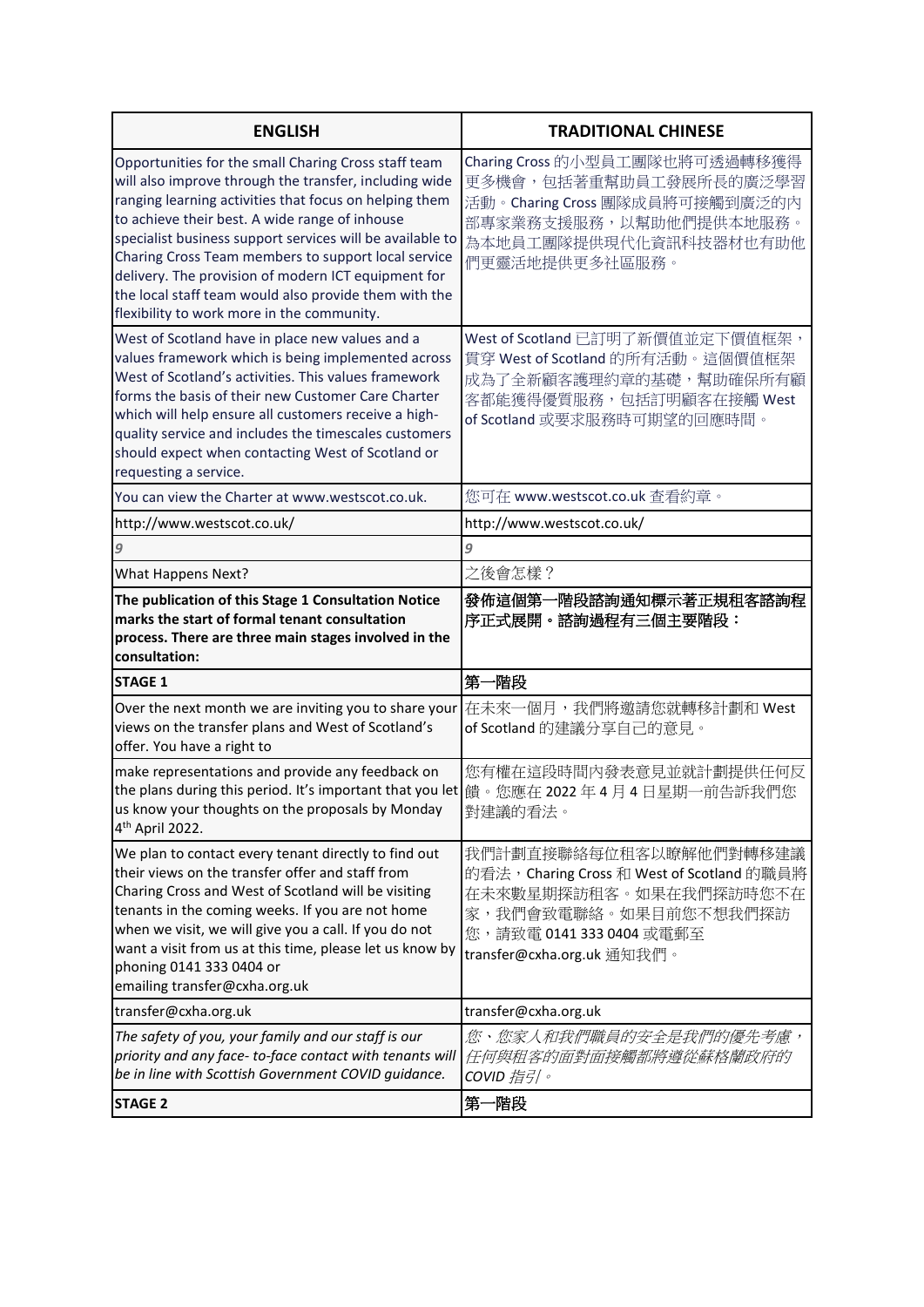| <b>ENGLISH</b>                                                                                                                                                                                                                                                                                                                                                                                                                                                                 | <b>TRADITIONAL CHINESE</b>                                                                                                                                                                                                                |
|--------------------------------------------------------------------------------------------------------------------------------------------------------------------------------------------------------------------------------------------------------------------------------------------------------------------------------------------------------------------------------------------------------------------------------------------------------------------------------|-------------------------------------------------------------------------------------------------------------------------------------------------------------------------------------------------------------------------------------------|
| Once we hear and consider your views on the<br>proposal, we will decide and notify you of any<br>significant changes to the proposals as a result of your<br>feedback.                                                                                                                                                                                                                                                                                                         | 在聆聽並考慮租客對建議的意見後,我們將決定建<br>議是否因租客意見而有任何重大變更,同時會作出<br>相關通知。                                                                                                                                                                                 |
| <b>TENANT BALLOT</b>                                                                                                                                                                                                                                                                                                                                                                                                                                                           | 租客投票                                                                                                                                                                                                                                      |
| If your feedback from Stage 1 is positive, all tenants<br>will be invited to vote in an independent ballot that<br>will run for at least 28 days. We hope to start the<br>Ballot in May 2022. As we get closer to the ballot<br>phase, you will receive a pre ballot alert and then your<br>ballot paper in the post and information on the<br>different ways you can vote.                                                                                                    | 如果租客在第一階段的意見正面,我們將邀請所有<br>租客參與獨立投票,為期最少 28 天。我們希望可<br>在 2022年5月開始投票。在接近投票階段時,您<br>將透過郵件收到投票前通知,以及投票和有關不同<br>投票方式的資訊。                                                                                                                      |
| Your views are very important so please read this<br>leaflet carefully and on the back page you can                                                                                                                                                                                                                                                                                                                                                                            | 您的意見非常重要,因此請仔細閱讀此單張,                                                                                                                                                                                                                      |
| find out how you can get involved. Please get in<br>touch with us by Monday 4 <sup>th</sup> April to give us your<br>feedback.                                                                                                                                                                                                                                                                                                                                                 | 並可在背頁找到參與決策的方法。請在4月4日星<br>期一前聯絡我們以提供意見。                                                                                                                                                                                                   |
| When the ballot opens, we would encourage you to<br>vote 'Yes' to the transfer to West of Scotland. The<br>transfer will only happen if a majority of tenants vote<br>for it. This is your choice, and your vote really does<br>count.                                                                                                                                                                                                                                         | 在開始投票後,我們鼓勵您就轉移至 West of<br>Scotland 投下「贊成」一票。只有在大部分租客投<br>票支持時才會落實轉移。這是您的選擇,您的一票<br>舉足輕重。                                                                                                                                                |
| 10                                                                                                                                                                                                                                                                                                                                                                                                                                                                             | 10                                                                                                                                                                                                                                        |
| HaveYour Say' Tenant Consultation Events                                                                                                                                                                                                                                                                                                                                                                                                                                       | 「發表意見」租客諮詢活動                                                                                                                                                                                                                              |
| <b>Consultation Events</b>                                                                                                                                                                                                                                                                                                                                                                                                                                                     | 諮詢活動                                                                                                                                                                                                                                      |
| We have planned consultation events so that you can<br>come together with other tenants and hear more<br>about the proposed transfer and transfer promises,<br>ask questions and have your say.                                                                                                                                                                                                                                                                                | 我們計劃了一些諮詢活動,讓您可以和其他租客聚<br>首並進一步瞭解建議轉移計劃和轉移承諾,同時可<br>提出問題並發表意見。                                                                                                                                                                            |
| We would love to see you at one of the events below<br>and hear your views. At the Roadshows you will hear<br>from Brian Gannon (CEO, West of Scotland), Mags<br>Lightbody (Partnership Advisor) and Ilene Campbell<br>from TIS on the proposals. At the drop-in sessions<br>staff from Charing Cross and West of Scotland will be<br>available for any tenant who would like to drop in for<br>a more informal chat on the proposed transfer and<br>the benefits for tenants. | 我們希望能在以下活動中見到您並聆聽您的意見。<br>在街站展覽中您可聆聽 Brian Gannon (West of<br>Scotland 行政總裁)、Mags Lightbody (合作夥伴顧<br>問) 及 TIS 代表 Ilene Campbell 講解建議。在諮詢環<br>節中, Charing Cross 和 West of Scotland 的職員將會<br>在場解答問題,任何租客均可隨時加入並就建議轉<br>移和對租客的好處進行輕鬆的非正式諮詢。 |
| If you cannot attend the below or would prefer an<br>online meeting please let us know and we will get in<br>touch with you.                                                                                                                                                                                                                                                                                                                                                   | 如果您無法出席以下活動,或者希望在網上會面,<br>請告訴我們以便我們聯絡您。                                                                                                                                                                                                   |
| Roadshow - Presentation and Q&A Session                                                                                                                                                                                                                                                                                                                                                                                                                                        | <b>街站展覽</b> -匯報及問答環境                                                                                                                                                                                                                      |
| Drop-in session - informal chance for tenants to drop<br>in and ask any questions with staff.                                                                                                                                                                                                                                                                                                                                                                                  | <b>諮詢環節</b> -非正式諮詢,讓租客可隨時加入並向職<br>員查詢任何問題。                                                                                                                                                                                                |
| If you need any help or assistance to attend the<br>consultation event including an interpreter - just let<br>us know.                                                                                                                                                                                                                                                                                                                                                         | 如果您需要任何協助以出席諮詢活動 (包括口譯<br>員),請隨時向我們提出。                                                                                                                                                                                                    |
| To book a place at one of our Roadshows please call<br>0141 333 0404 or email transfer@cxha.org.uk                                                                                                                                                                                                                                                                                                                                                                             | 如要預約出席我們的街站展覽活動,請致電 0141<br>333 0404 或電郵至 transfer@cxha.org.uk。                                                                                                                                                                           |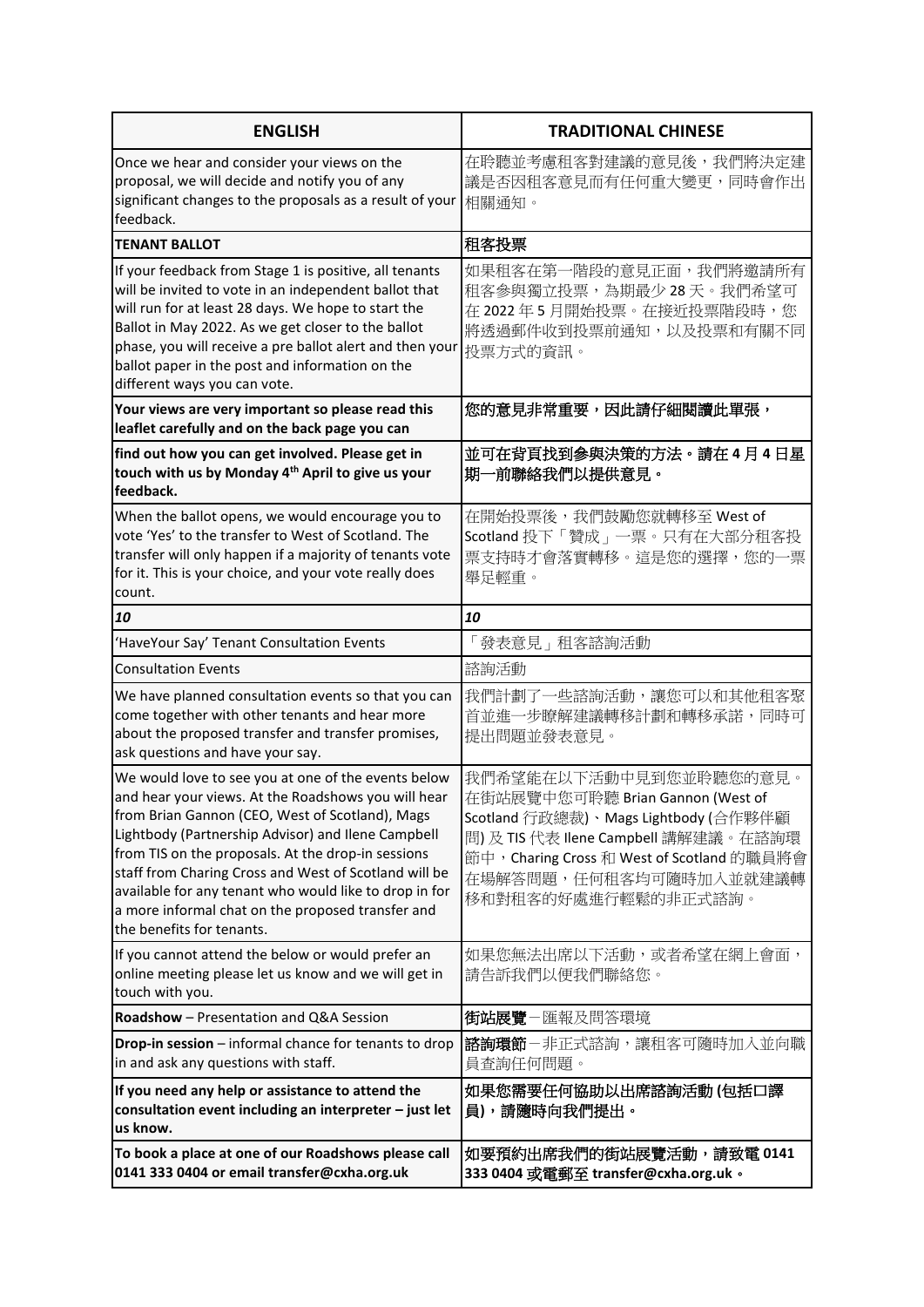| <b>ENGLISH</b>                                                                                                                                                                                                               | <b>TRADITIONAL CHINESE</b>                                          |
|------------------------------------------------------------------------------------------------------------------------------------------------------------------------------------------------------------------------------|---------------------------------------------------------------------|
| transfer@cxha.org.uk                                                                                                                                                                                                         | transfer@cxha.org.uk                                                |
| <b>Date</b>                                                                                                                                                                                                                  | 日期                                                                  |
| Format                                                                                                                                                                                                                       | 形式                                                                  |
| <b>Time</b>                                                                                                                                                                                                                  | 時間                                                                  |
| Location                                                                                                                                                                                                                     | 地點                                                                  |
| Tuesday 22nd March 2022                                                                                                                                                                                                      | 2022年3月22日星期二                                                       |
| Roadshows                                                                                                                                                                                                                    | 街站展覽                                                                |
| 1pm - 1.45pm 3.45pm - 4.30pm                                                                                                                                                                                                 | 下午 1:00 至 1:45,3:45 至 4:30                                          |
| The Albany Conference and Events Centre,                                                                                                                                                                                     | Albany 會展中心,                                                        |
| 44 Ashley Street, G3 6DS                                                                                                                                                                                                     | 44 Ashley Street, G3 6DS                                            |
| Drop In                                                                                                                                                                                                                      | 諮詢環節                                                                |
| $2pm - 3.30pm$                                                                                                                                                                                                               | 下午 2:00 至 3:30                                                      |
| Roadshow                                                                                                                                                                                                                     | 街站展覽                                                                |
| $5pm-6pm$                                                                                                                                                                                                                    | 下午 5:00至 6:00                                                       |
| Fred Paton Day Centre 19 Carrington St, G4 9AJ                                                                                                                                                                               | Fred Paton 日間中心, 19 Carrington St, G4 9AJ                           |
| Drop In                                                                                                                                                                                                                      | 諮詢環節                                                                |
| $6pm - 7pm$                                                                                                                                                                                                                  | 下午 6:00 至 7:00                                                      |
| Friday 25th March 2022                                                                                                                                                                                                       | 2022年3月25日星期五                                                       |
| Roadshows                                                                                                                                                                                                                    | 街站展覽                                                                |
| 1.30pm - 2.15pm 4pm - 4.45pm                                                                                                                                                                                                 | 下午 1:00 至 2:15,4:00 至 4:45                                          |
| Garnethill Multi-Cultural Centre, 21 Rose St,                                                                                                                                                                                | Garnethill 多文化中心,21 Rose St,                                        |
| <b>G3 6RE</b>                                                                                                                                                                                                                | <b>G3 6RE</b>                                                       |
| Drop Ins                                                                                                                                                                                                                     | 諮詢環節                                                                |
| $2.30$ pm $- 3.30$ pm                                                                                                                                                                                                        | 下午 2:30至 3:30                                                       |
| Independent Advice FromTIS TheTenants Information<br>Service                                                                                                                                                                 | TIS 提供的獨立建議 租客資訊服務                                                  |
| The Tenants Information Service (TIS) has been<br>appointed as your free and                                                                                                                                                 | 租客資訊服務 (TIS) 獲委任為您的免費獨立顧問,                                          |
| independent advisor to make sure you have all the<br>information and support you need.                                                                                                                                       | 以確保您可獲得所需的資訊和支援。                                                    |
| They have independently assessed the Business Case<br>that underpins this proposal and have worked with<br>tenants to shape the transfer proposal.                                                                           | 他們已對這項建議的業務個案進行獨立評估,並與<br>租客合作改善轉移建議。                               |
| TIS have been involved with Charing Cross tenants<br>from the start, helping them shape the proposal. TIS<br>encourages every tenant to carefully read this booklet<br>and take the opportunity to contribute their thoughts | TIS 從一開始已與 Charing Cross 租客合作發展此建<br>議。TIS 鼓勵每位租客仔細閱讀此小冊子,並把握<br>機會 |
| and views.                                                                                                                                                                                                                   | 發表自己的想法和意見。                                                         |
| You can get it touch with TIS during office hours<br>on: 0800 488 0982 or email info@TIS.org                                                                                                                                 | 您可在辦公時間內致電:0800 488 0982 或電郵<br>至:info@TIS.org 聯絡 TIS。              |
| info@TIS.org                                                                                                                                                                                                                 | info@TIS.org                                                        |
| 11                                                                                                                                                                                                                           |                                                                     |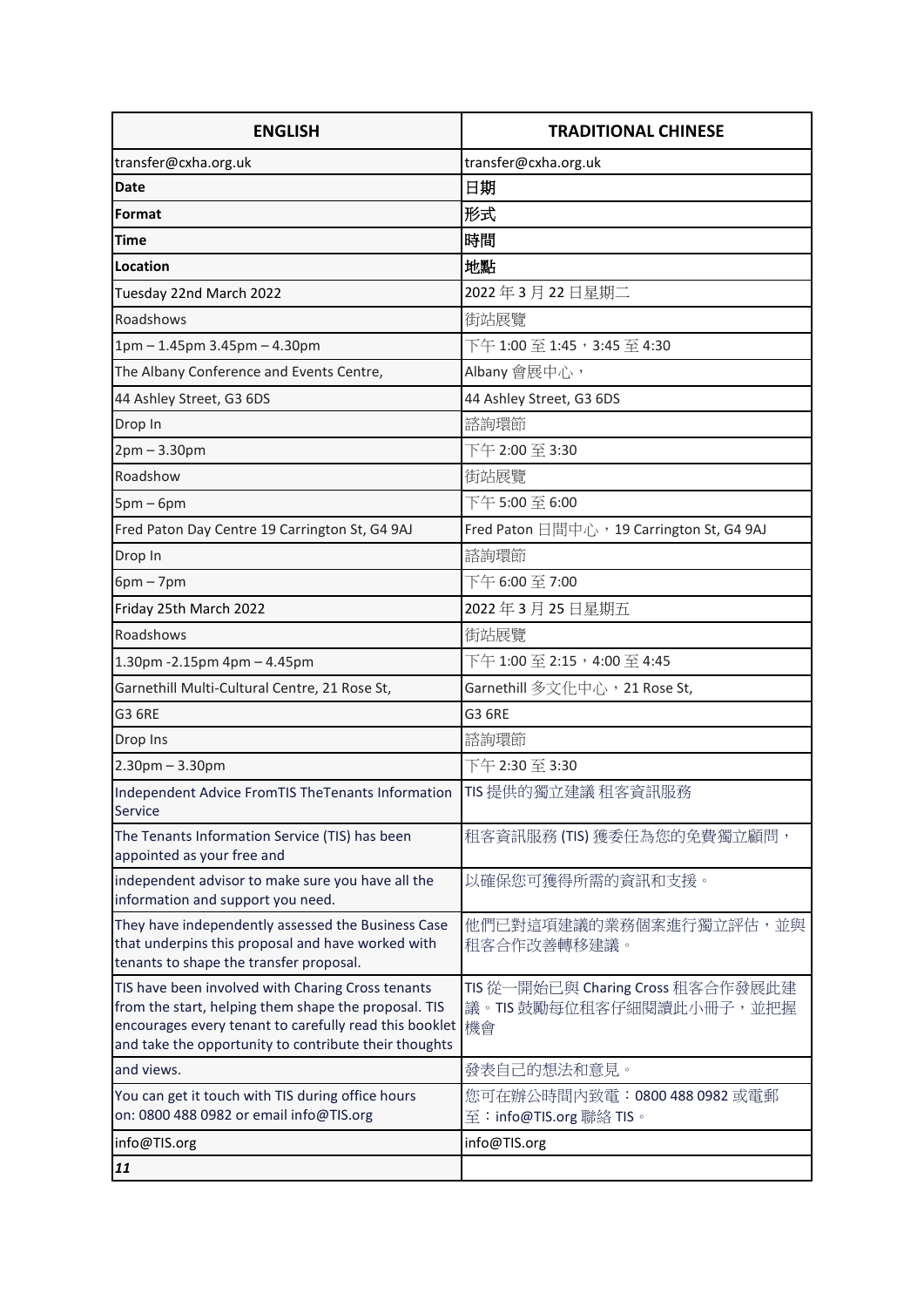| <b>ENGLISH</b>                                                                                                                                                                                                                                                                                                                                                                                                                                                         | <b>TRADITIONAL CHINESE</b>                                                                                                                                                                         |
|------------------------------------------------------------------------------------------------------------------------------------------------------------------------------------------------------------------------------------------------------------------------------------------------------------------------------------------------------------------------------------------------------------------------------------------------------------------------|----------------------------------------------------------------------------------------------------------------------------------------------------------------------------------------------------|
| We are satisfied that the best option for tenants is to<br>transfer to West of Scotland It will secure a                                                                                                                                                                                                                                                                                                                                                               | 我們認為租客的最佳選擇是轉移至 West of<br>Scotland,                                                                                                                                                               |
| rent freeze for 2023/24 and CPI inflation increases as<br>a maximum thereafter. The next 5 years will also see<br>increased investment in your homes and<br>neighbourhood and improve the way services are<br>delivered and managed.                                                                                                                                                                                                                                   | 這將可確保 2023/24年租金凍結,並在之後最多只<br>按照 CPI 通漲率上調租金。在未來 5年, 您也會見<br>到居所和鄰舍環境有更多投資,在服務提供和管理<br>上也將有所改善。                                                                                                    |
| I would encourage every tenant to carefully read<br>about the proposed transfer and take the opportunity<br>to give your thoughts and ideas.                                                                                                                                                                                                                                                                                                                           | 我鼓勵每位租客仔細閱讀建議轉移,並把握機會發<br>表意見和想法。                                                                                                                                                                  |
| As well as speaking to staff from Charing Cross and<br>West of Scotland, you can also speak to the TIS team<br>for impartial advice on the transfer                                                                                                                                                                                                                                                                                                                    | 除了和 Charing Cross 及 West of Scotland 的職員討<br>論外,您也可以和 TIS 團隊討論以獲得轉移建議的<br>中立意見,                                                                                                                    |
| proposals and what it means for you and your<br>home. We can also help you to get more involved in<br>the process if you'd like too.                                                                                                                                                                                                                                                                                                                                   | 同時瞭解這對您和您的居所將有什麼影響。如果您<br>希望參與,我們也可以幫助您參與整個程序。                                                                                                                                                     |
| Ilene Campbell, TIS Chief Executive                                                                                                                                                                                                                                                                                                                                                                                                                                    | TIS 行政總裁 Ilene Campbell                                                                                                                                                                            |
| <b>Frequently Asked Questions</b>                                                                                                                                                                                                                                                                                                                                                                                                                                      | 常見問題                                                                                                                                                                                               |
| Why can only tenants vote in the ballot?                                                                                                                                                                                                                                                                                                                                                                                                                               | 為什麼只有租客可參與投票?                                                                                                                                                                                      |
| The formal consultation and ballot are on the<br>proposed change of the landlord. Legislation sets out<br>that both the formal consultation and ballots are only<br>a matter for tenants (including joint tenants) with a<br>secure tenancy. The Scottish Housing Regulator's<br>guidance on consultation involving a change of<br>landlord can be accessed<br>at www.housingregulator.gov.scot/for-landlords/sta<br>tutory-guidance/tenant-consultation-and-approval. | 正規諮詢和投票是建議房東變更的程序之一。法例<br>訂明正規諮詢和投票只與有保障租約的租客(包括<br>聯合租客)相關。有關蘇格蘭房屋管理局就房東變<br>更的諮詢指引,請參閱:<br>www.housingregulator.gov.scot/for-landlords/statu<br>tory-guidance/tenant-consultation-and-approval 。 |
| http://www.housingregulator.gov.scot/for-                                                                                                                                                                                                                                                                                                                                                                                                                              | http://www.housingregulator.gov.scot/for-                                                                                                                                                          |
| Do I need to sign a new tenancy agreement if the<br>transfer goes ahead?                                                                                                                                                                                                                                                                                                                                                                                               | 如果落實轉移,我需要簽訂新租約協議嗎?                                                                                                                                                                                |
| No, your tenancy agreement would automatically<br>transfer to West of Scotland Housing Association and<br>all of your existing rights would be fully protected.                                                                                                                                                                                                                                                                                                        | 不需要。您的租約協議會自動轉移至 West of<br>Scotland 房屋字會, 所有現有的權益將全部獲得保<br>護。                                                                                                                                     |
| Will the Charing Cross factoring service be changed?                                                                                                                                                                                                                                                                                                                                                                                                                   | Charing Cross 保理服務會轉變嗎?                                                                                                                                                                            |
| If tenants vote for the transfer to go ahead then the<br>role of factor would automatically transfer to West of<br>Scotland. Your factoring agreement and all existing<br>rights are protected and any monies owed/due and all<br>liabilities would pass to West of Scotland. If the<br>transfer proceeds there would be a fairly seamless<br>transition of the services you receive to West of<br>Scotland.                                                           | 如果租客投票支持落實轉移,保理管理員的角色將<br>自動轉移至 West of Scotland。您的保理協議和所有<br>現有權益將獲得保護,任何欠款/到期款項及所有<br>財務義務將歸 West of Scotland 所有。如果落實轉<br>移,您所獲的服務將會盡量無縫地過渡至 West of<br>Scotland 。                               |
| West of Scotland are already a registered property<br>factor and have experience in managing the type of<br>homes that Charing Cross have.                                                                                                                                                                                                                                                                                                                             | West of Scotland 現已是註冊的物業保理管理員, 在<br>管理 Charing Cross 現有的居所類型上也富有經驗。                                                                                                                               |
| What happens to my 'membership' of Charing Cross<br>if the transfer goes ahead?                                                                                                                                                                                                                                                                                                                                                                                        | 如果轉移落實,我的 Charing Cross「會籍」將會怎<br>樣?                                                                                                                                                               |